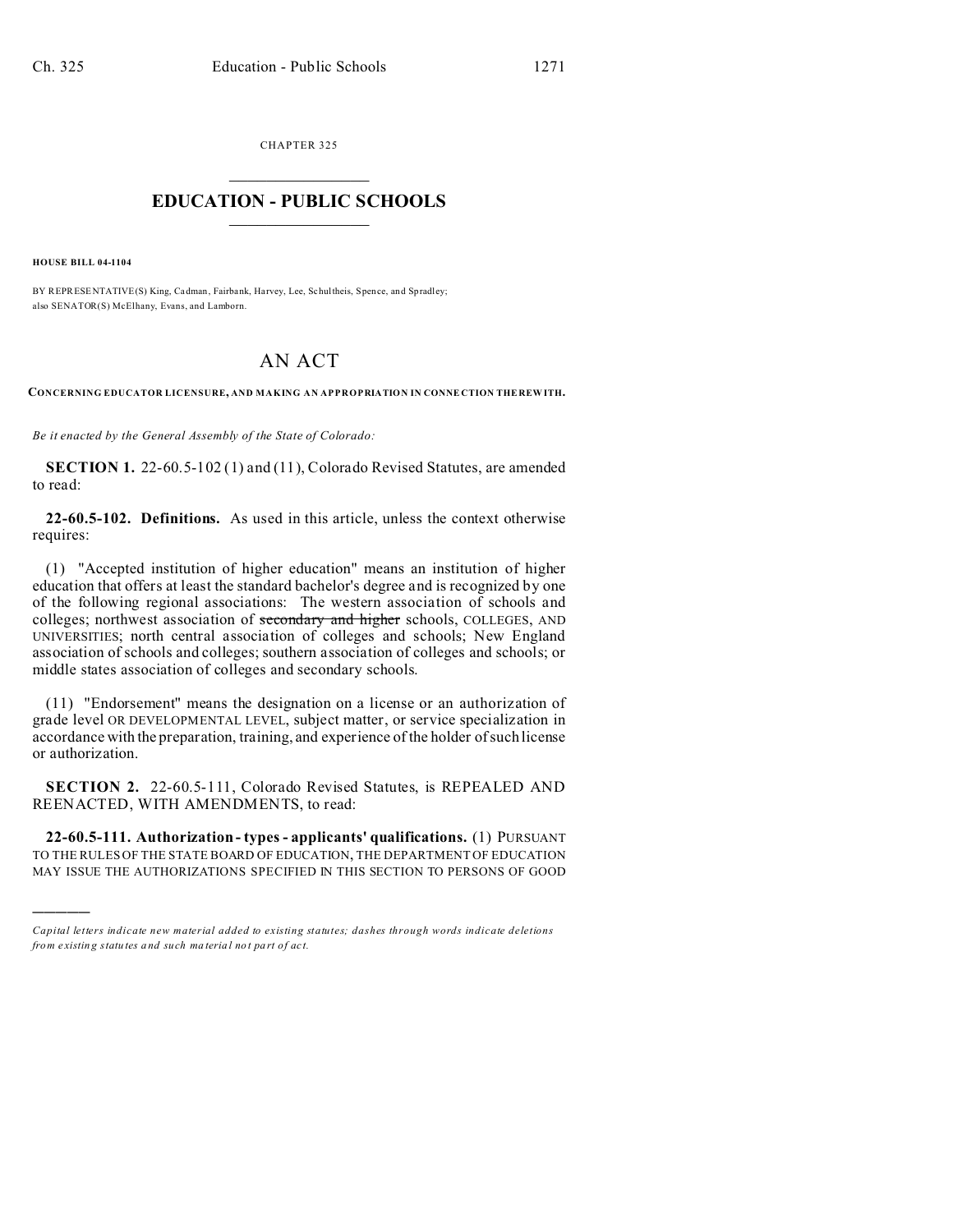MORAL CHARACTER WHO MEET THE QUALIFICATIONS PRESCRIBED BY THIS SECTION AND BY THE RULES OF THE STATE BOARD OF EDUCATION.

(2) **Adjunct instructor authorization.** (a) AN ADJUNCT INSTRUCTOR AUTHORIZATION CERTIFIES THAT A PERSON IS A SPECIALIST OR AN EXPERT IN A CONTENT AREA THAT IS NOT AVAILABLE THROUGH AN APPROVED PROGRAM OF PREPARATION, ALTHOUGH THE PERSON HAS NOT RECEIVED FORMAL TRAINING IN EDUCATION. A SCHOOL DISTRICT MAY EMPLOY A PERSON WHO HAS AN ADJUNCT INSTRUCTOR AUTHORIZATION TO PROVIDE STUDENTS WITH HIGHLY SPECIALIZED ACADEMIC ENRICHMENT THAT IS IN ADDITION TO AND SUPPORTIVE OF REQUIRED CONTENT AREAS. THE DEPARTMENT OF EDUCATION MAY ISSUE AN ADJUNCT INSTRUCTOR AUTHORIZATION TO A PERSON WHO APPLIES TO THE DEPARTMENT, PROVIDING SUCH INFORMATION AS MAY BE REQUIRED BY RULE OF THE STATE BOARD OF EDUCATION, INCLUDING, AT A MINIMUM, DOCUMENTATION DEMONSTRATING THE FOLLOWING:

(I) THEAPPLICANTPOSSESSES OUTSTANDING TALENT AND DEMONSTRATES SPECIFIC ABILITIES AND KNOWLEDGE IN A PARTICULAR AREA OF SPECIALIZATION THAT IS NOT INCLUDED IN AN APPROVED ENDORSEMENT AREA, AS SPECIFIED IN RULE;

(II) A SCHOOL DISTRICT BOARD OF EDUCATION HAS REQUESTED THE APPLICANT'S SERVICES AND REQUIRES THE APPLICANT'S SERVICES, BASED UPON EVIDENCE OF A DOCUMENTED STUDENT NEED;

(III) THE POTENTIAL EMPLOYING SCHOOL DISTRICT HAS DOCUMENTED EVIDENCE OF THE APPLICANT'S OUTSTANDING TALENT, SPECIFIC ABILITIES, AND PARTICULAR KNOWLEDGE OF THE AREA OF SPECIALIZATION;

(IV) THE APPLICANT HAS BEEN EMPLOYED FOR AT LEAST FIVE YEARS IN THE AREA OF SPECIALIZATION OR HOLDS A BACHELOR'S DEGREE OR HIGHER DEGREE IN THE AREA OF SPECIALIZATION.

(b) AN ADJUNCT INSTRUCTOR AUTHORIZATION IS VALID FOR THREE YEARS. THE DEPARTMENT OF EDUCATION MAY RENEW AN ADJUNCT INSTRUCTOR AUTHORIZATION FOR SUCCEEDING THREE-YEAR PERIODS AT THE EMPLOYING SCHOOL DISTRICT'S REQUEST. TO REQUEST RENEWAL, THE EMPLOYING SCHOOL DISTRICT, AT A MINIMUM, SHALL SUBMIT TO THE DEPARTMENT OF EDUCATION DOCUMENTED EVIDENCE OF CONTINUING NEED WITHIN THE SCHOOL DISTRICT FOR THE ADJUNCT INSTRUCTOR'S SERVICES.

(3) **Special services intern authorization.** THE DEPARTMENT OF EDUCATION MAY ISSUE AN INTERN AUTHORIZATION TO AN APPLICANT WHO HOLDS AT LEAST A BACHELOR'S DEGREE FROM AN ACCEPTED INSTITUTION OF HIGHER EDUCATION AND WHO IS ENROLLED IN AN APPROVED PROGRAM OF PREPARATION FOR A SPECIAL SERVICES PROVIDER THAT REQUIRES COMPLETION OF AN INTERNSHIP. A PERSON EMPLOYED UNDER AN INTERN AUTHORIZATION SHALL WORK UNDER THE SUPERVISION OF A PERSON WHO HOLDS A PROFESSIONAL SPECIAL SERVICES PROVIDER LICENSE. A SCHOOL DISTRICT MAY PAY A PERSON WHO IS EMPLOYED UNDER AN INTERN AUTHORIZATION. AN INTERN AUTHORIZATION IS VALID FOR ONE ACADEMIC YEAR AND MAY NOT BE RENEWED.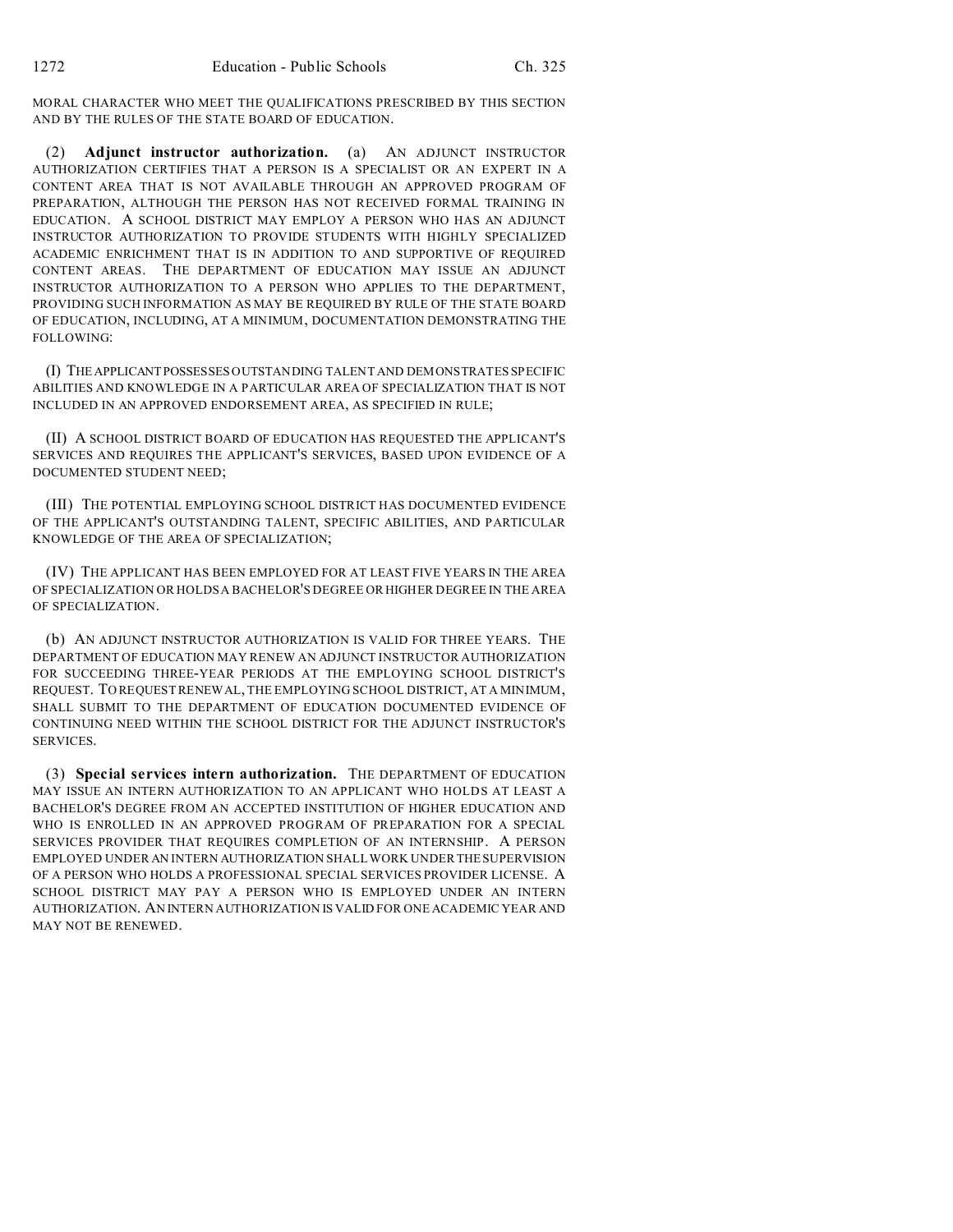(4) **Emergency authorization.** (a) THE DEPARTMENT OF EDUCATION MAY ISSUE AN EMERGENCY AUTHORIZATION TO AN APPLICANT WHO IS ENROLLED IN AN APPROVED PREPARATION PROGRAM, BUT HAS NOT YET MET THE REQUIREMENTS FOR A PROVISIONAL EDUCATOR LICENSE. THE DEPARTMENT MAY ISSUE AN EMERGENCY AUTHORIZATION IF:

(I) A SCHOOL DISTRICT REQUESTS THE EMERGENCY AUTHORIZATION TO EMPLOY A NONLICENSED TEACHER, PRINCIPAL, ADMINISTRATOR, OR SPECIAL SERVICES PROVIDER;

(II) THE REQUESTING SCHOOL DISTRICT SUBMITS TO THE DEPARTMENT OF EDUCATION DOCUMENTED EVIDENCE OF A DEMONSTRATED NEED FOR SPECIFIC AND ESSENTIAL EDUCATIONAL SERVICES FOR STUDENTS THAT THE APPLICANT WOULD PROVIDE AND THAT WOULD OTHERWISE BE UNAVAILABLE TO STUDENTS IN THE SCHOOL DISTRICT DUE TO A SHORTAGE OF LICENSED EDUCATORS WITH APPROPRIATE ENDORSEMENTS;

(III) THE STATE BOARD OF EDUCATION DETERMINES THAT EMPLOYMENT OF THE APPLICANT IS ESSENTIAL TO PRESERVATION OF THE SCHOOL DISTRICT'S INSTRUCTIONAL PROGRAM AND THAT ESTABLISHMENT OF AN ALTERNATIVE TEACHER PREPARATION PROGRAM OR A TEACHER IN RESIDENCE PROGRAM WITHIN THE SCHOOL DISTRICT IS NOT A PRACTICABLE SOLUTION FOR RESOLUTION OF THE DEMONSTRATED SHORTAGE.

(b) AN EMERGENCY AUTHORIZATION IS VALID FOR ONE YEAR. IF THE STATE BOARD OF EDUCATION DETERMINES THAT THE EMPLOYING SCHOOL DISTRICT CONTINUES TO REQUIRE THE SERVICES OF THE PERSON HOLDING THE EMERGENCY AUTHORIZATION, BASED ON EVIDENCE SUBMITTED BY THE SCHOOL DISTRICT DEMONSTRATING THE CONTINUED EXISTENCE OF THE HARDSHIP CIRCUMSTANCES DESCRIBED IN SUBPARAGRAPHS (II) AND (III) OF PARAGRAPH (a) OF THIS SUBSECTION (4), THE STATE BOARD OF EDUCATION MAY RENEW THE EMERGENCY AUTHORIZATION FOR ONE ADDITIONAL YEAR ONLY.

(c) (I) A SCHOOL DISTRICT THAT EMPLOYS A PERSON WHO HOLDS AN EMERGENCY AUTHORIZATION MAY PROVIDE AN INDUCTION PROGRAM FOR THE PERSON, AS DESCRIBED IN SECTION 22-60.5-204, 22-60.5-213, 22-60.5-304, OR 22-60.5-309, WHICHEVER IS APPLICABLE. IF THE PERSON SUCCESSFULLY COMPLETES THE INDUCTION PROGRAM WHILE EMPLOYED UNDER THE EMERGENCY AUTHORIZATION, THE PERSON MAY APPLY COMPLETIONOFTHEINDUCTION PROGRAM TOWARD MEETING THE REQUIREMENTS FOR A PROFESSIONAL EDUCATOR LICENSE.

(II) IF A PERSON WHO IS EMPLOYED UNDER AN EMERGENCY AUTHORIZATION SUCCESSFULLY COMPLETES AN INDUCTION PROGRAM AND COMPLETES THE REQUIREMENTS PRESCRIBED IN SECTION 22-60.5-201 (1) (b) (I), 22-60.5-210 (1) (a) (I), 22-60.5-301 (1) (a) (I), OR 22-60.5-306 (1) (a) (I), WHICHEVER IS APPLICABLE, FOR A PROVISIONAL EDUCATOR LICENSE WHILE EMPLOYED UNDER THE EMERGENCY AUTHORIZATION, THE DEPARTMENT OF EDUCATION MAY ISSUE A PROFESSIONAL EDUCATOR LICENSE TO THE PERSON UPON APPLICATION.

(5) **Temporary educator eligibility authorization.** (a) THE DEPARTMENT OF EDUCATION MAY ISSUE A TEMPORARY EDUCATOR ELIGIBILITY AUTHORIZATION TO A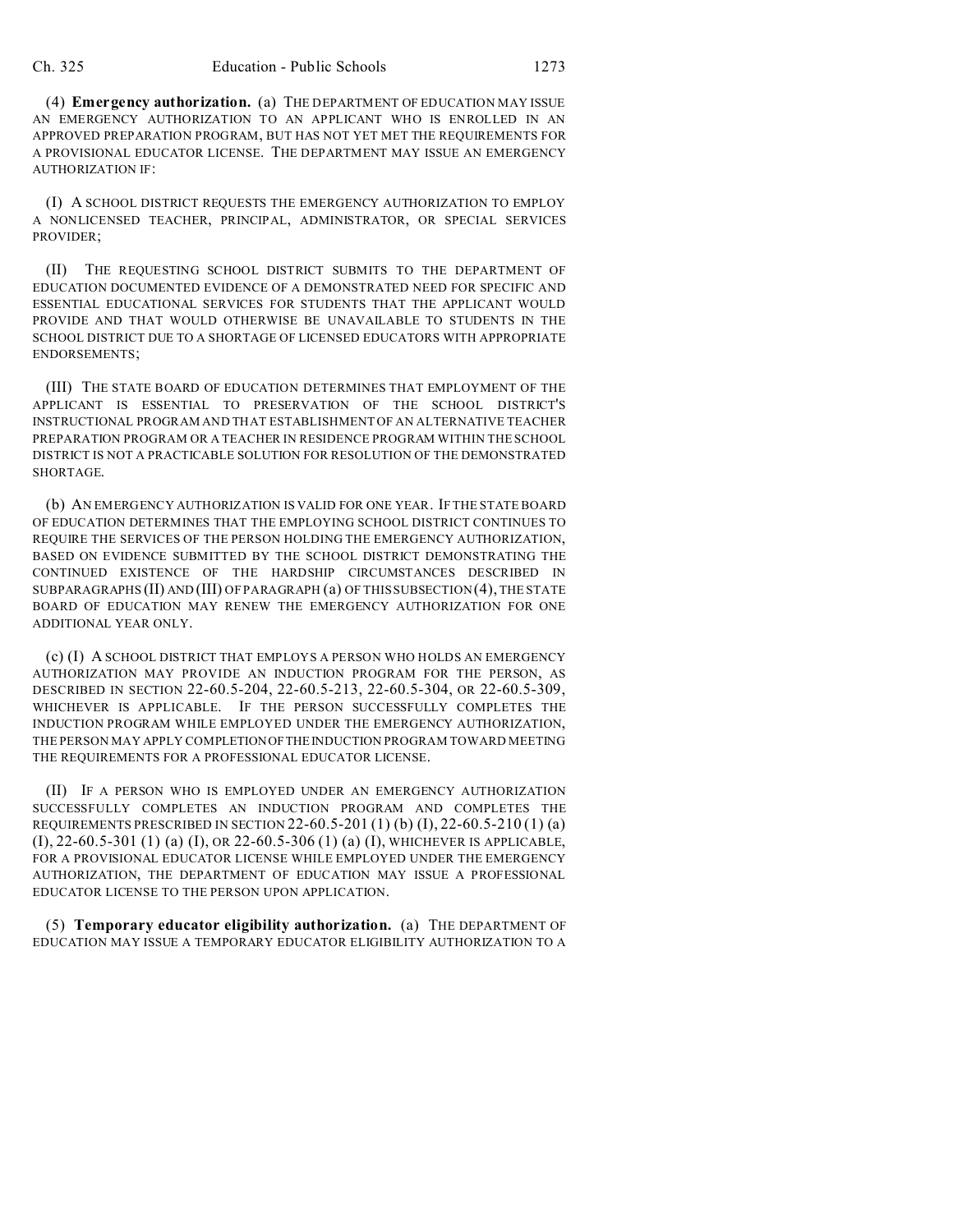PERSON WHO IS ENROLLED IN AN APPROVED PROGRAM OF PREPARATION FOR A SPECIAL EDUCATION EDUCATOR OR WHO IS WORKING TO ATTAIN A SPECIAL SERVICES PROVIDER PROVISIONALLICENSE,BUT WHO HAS NOT YET MET THE REQUIREMENTS FOR THE APPLICABLE PROVISIONAL EDUCATOR LICENSE. THE DEPARTMENT MAY ISSUE THE AUTHORIZATION UNDER THE FOLLOWING CIRCUMSTANCES:

(I) A SCHOOL DISTRICT REQUESTS THE TEMPORARY EDUCATOR ELIGIBILITY AUTHORIZATION TO EMPLOY AS A SPECIAL EDUCATION TEACHER OR DIRECTOR OR AS A SPECIAL SERVICES PROVIDER AN APPLICANT WHO DOES NOT YET MEET THE REQUIREMENTS TO OBTAIN THE APPLICABLE PROVISIONAL EDUCATOR LICENSE, BUT WHO MEETS THE ELIGIBILITY CRITERIA SPECIFIED IN PARAGRAPH (b) OF THIS SUBSECTION  $(5)$ ;

(II) THE REQUESTING SCHOOL DISTRICT PROVIDES DOCUMENTED EVIDENCE OF A DEMONSTRATED NEED FOR SPECIFIC AND ESSENTIAL EDUCATIONAL SERVICES THAT THE APPLICANT WOULD PROVIDE, BUT THAT WOULD OTHERWISE BE UNAVAILABLE TO STUDENTS DUE TO A SHORTAGE OF LICENSED EDUCATORS WITH THE APPROPRIATE ENDORSEMENT.

(b) AN APPLICANT FOR A TEMPORARY EDUCATOR ELIGIBILITY AUTHORIZATION SHALL:

(I) BE CONTINUOUSLY ENROLLED IN AN APPROVED OR ALTERNATIVE PROGRAM OF PREPARATION LEADING TO A BACHELOR'S DEGREE OR HIGHER DEGREE FROM AN ACCEPTED INSTITUTION OF HIGHER EDUCATION; OR

(II) BE ENROLLED IN AN APPROVED OR ALTERNATIVE SPECIAL EDUCATION OR SPECIAL EDUCATION DIRECTOR PREPARATION PROGRAM OFFERED BY AN ACCEPTED INSTITUTION OF HIGHER EDUCATION; OR

(III) BE APPROVED FOR A TEMPORARY EDUCATOR ELIGIBILITY AUTHORIZATION BASED ON EVIDENCE THAT DOCUMENTS COMPLIANCE WITH REQUIREMENTS SPECIFIED BY RULE OF THE STATE BOARD OF EDUCATION.

(c) IN ADDITION TO THE CIRCUMSTANCES AND CRITERIA SPECIFIED IN PARAGRAPHS (a) AND (b) OF THIS SUBSECTION (5), THE DEPARTMENT OF EDUCATION MAY ISSUE A TEMPORARY EDUCATOR ELIGIBILITY AUTHORIZATION TO A SPECIAL SERVICES PROVIDER WHO HAS MET THE MINIMUM DEGREE REQUIREMENTS NECESSARY TO PRACTICE IN HIS OR HER AREA OF SPECIALIZATION, BUT WHO HAS NOT COMPLETED THE NECESSARY NATIONAL CONTENT EXAMINATION OR SCHOOL PRACTICUM IN THE AREA OF SPECIALIZATION. A SCHOOL DISTRICT MAY EMPLOY A PERSON WHO HOLDS A TEMPORARY EDUCATOR ELIGIBILITY AUTHORIZATION ISSUED PURSUANT TO THIS PARAGRAPH (c) ONLY IF THE PERSON IS UNDER THE SUPERVISION OF A PROFESSIONALLY LICENSED PERSON IN THE SAME AREA OF SPECIALIZATION.

(d) A TEMPORARY EDUCATOR ELIGIBILITY AUTHORIZATION IS VALID FOR THREE YEARS AND IS NOT RENEWABLE.

(e) (I) A SCHOOL DISTRICT THAT EMPLOYS A PERSON WHO HOLDS A TEMPORARY EDUCATOR ELIGIBILITY AUTHORIZATION MAY PROVIDE AN INDUCTION PROGRAM FOR THE PERSON, AS DESCRIBED IN SECTION 22-60.5-204, 22-60.5-213, OR 22-60.5-309,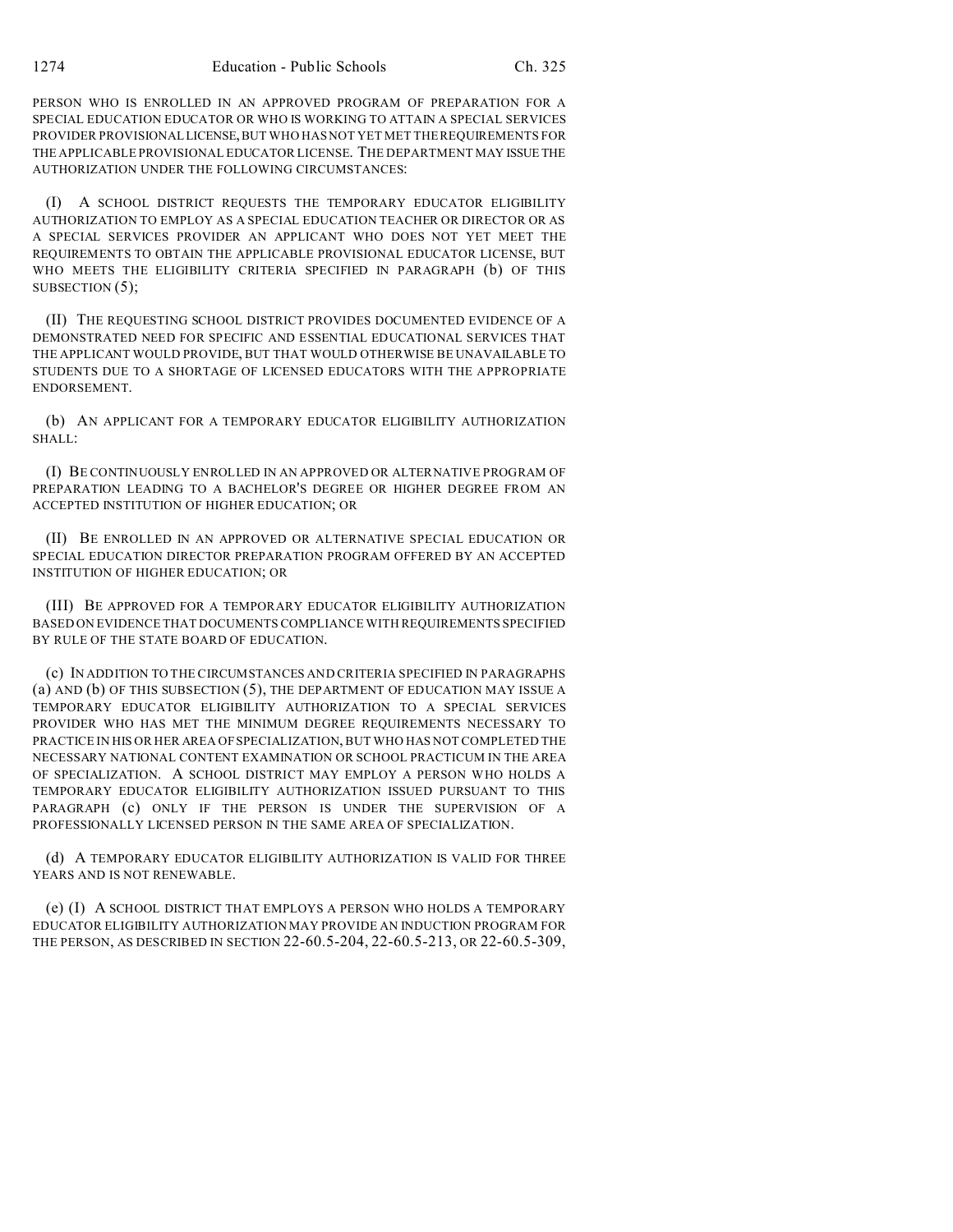WHICHEVER IS APPLICABLE. IF THE PERSON SUCCESSFULLY COMPLETES THE INDUCTION PROGRAM WHILE EMPLOYED UNDER THE TEMPORARY EDUCATOR ELIGIBILITY AUTHORIZATION, THE PERSON MAY APPLY COMPLETION OF THE INDUCTION PROGRAM TOWARD MEETING THE REQUIREMENTS FOR A PROFESSIONAL EDUCATOR LICENSE.

(II) IF A PERSON WHO IS EMPLOYED UNDER A TEMPORARY EDUCATOR ELIGIBILITY AUTHORIZATION SUCCESSFULLY COMPLETES AN INDUCTION PROGRAM AND COMPLETES THE REQUIREMENTS PRESCRIBED IN SECTION  $22-60.5-201$  (1) (b) (I), 22-60.5-210 (1) (a) (I), OR 22-60.5-306 (1) (a) (I), WHICHEVER IS APPLICABLE, FOR A PROVISIONAL EDUCATOR LICENSE WHILE EMPLOYED UNDER THE TEMPORARY EDUCATOR ELIGIBILITY AUTHORIZATION, THE DEPARTMENT OF EDUCATION MAY ISSUE A PROFESSIONAL EDUCATOR LICENSE TO THE PERSON UPON APPLICATION.

(6) **Substitute authorization.** A SUBSTITUTE AUTHORIZATION AUTHORIZES A SCHOOL DISTRICT TO EMPLOY A PERSON TO TEACH ON A SUBSTITUTE BASIS. A SUBSTITUTE AUTHORIZATION SHALL BE VALID FOR SUCH PERIODS OF TIME AS SPECIFIED IN, AND MAY BE RENEWED AS AUTHORIZED IN, RULES ADOPTED BY THE STATE BOARD OF EDUCATION.

(7) **Temporary authorization.** (a) A TEMPORARY AUTHORIZATION AUTHORIZES A SCHOOL DISTRICT TO EMPLOY A PERSON WHO IS CERTIFIED OR LICENSED AS A TEACHER, PRINCIPAL, OR ADMINISTRATOR IN ANOTHER STATE AND WHO HAS NOT SUCCESSFULLY COMPLETED THE ASSESSMENT OF PROFESSIONAL COMPETENCIES TO OBTAIN A PROVISIONAL LICENSE UNDER SECTION 22-60.5-201 (1) (b), 22-60.5-301 (1) (a), OR 22-60.5-306 (1) (a), BUT WHO MEETS THE OTHER REQUIREMENTS FOR A PROVISIONAL LICENSE SPECIFIED IN SAID SECTIONS. A TEMPORARY AUTHORIZATION IS VALID FOR ONE YEAR, AND THE DEPARTMENT OF EDUCATION MAY RENEW THE AUTHORIZATION FOR ONE ADDITIONAL YEAR. THE EMPLOYING SCHOOL DISTRICT MAY INCLUDE THE PERIOD DURING WHICH A PERSON WORKS UNDER A TEMPORARY AUTHORIZATION TOWARD THE THREE FULL YEARS OF CONTINUOUS EMPLOYMENT NECESSARY TO CEASE BEING A PROBATIONARY TEACHER PURSUANT TO SECTION 22-63-103 (7).

(b) A SCHOOL DISTRICT THAT EMPLOYS A PERSON WHO HOLDS A TEMPORARY AUTHORIZATION MAY PROVIDE AN INDUCTION PROGRAM FOR THE PERSON, AS DESCRIBED IN SECTION 22-60.5-204, 22-60.5-304, OR 22-60.5-309, WHICHEVER IS APPLICABLE. IF THE PERSON SUCCESSFULLY COMPLETES THE INDUCTION PROGRAM WHILE EMPLOYED UNDER THE TEMPORARY AUTHORIZATION, THE PERSON MAY APPLY COMPLETIONOFTHEINDUCTION PROGRAM TOWARD MEETING THE REQUIREMENTS FOR A PROFESSIONAL EDUCATOR LICENSE.

(8) **Teacher in residence authorization.** THE DEPARTMENT OF EDUCATION MAY ISSUE A TEACHER IN RESIDENCE AUTHORIZATION TO A PERSON WHO MEETS THE REQUIREMENTS FOR A TEACHER IN RESIDENCE AUTHORIZATION, AS STATED IN RULES ADOPTED BY THE STATE BOARD OF EDUCATION, CONSISTENT WITH THE PROVISIONS OF SECTION 22-32-110.3. A TEACHER IN RESIDENCE AUTHORIZATION IS VALID FOR TWO YEARS AND MAY NOT BE RENEWED; EXCEPT THAT, IF THE PERSON HOLDING THE TEACHER IN RESIDENCE AUTHORIZATION IS ENROLLED IN A PROGRAM IN SPECIAL EDUCATION OFFERED BY AN ACCEPTED INSTITUTION OF HIGHER EDUCATION AND APPROVED BY THE STATE BOARD OF EDUCATION, THE TEACHER IN RESIDENCE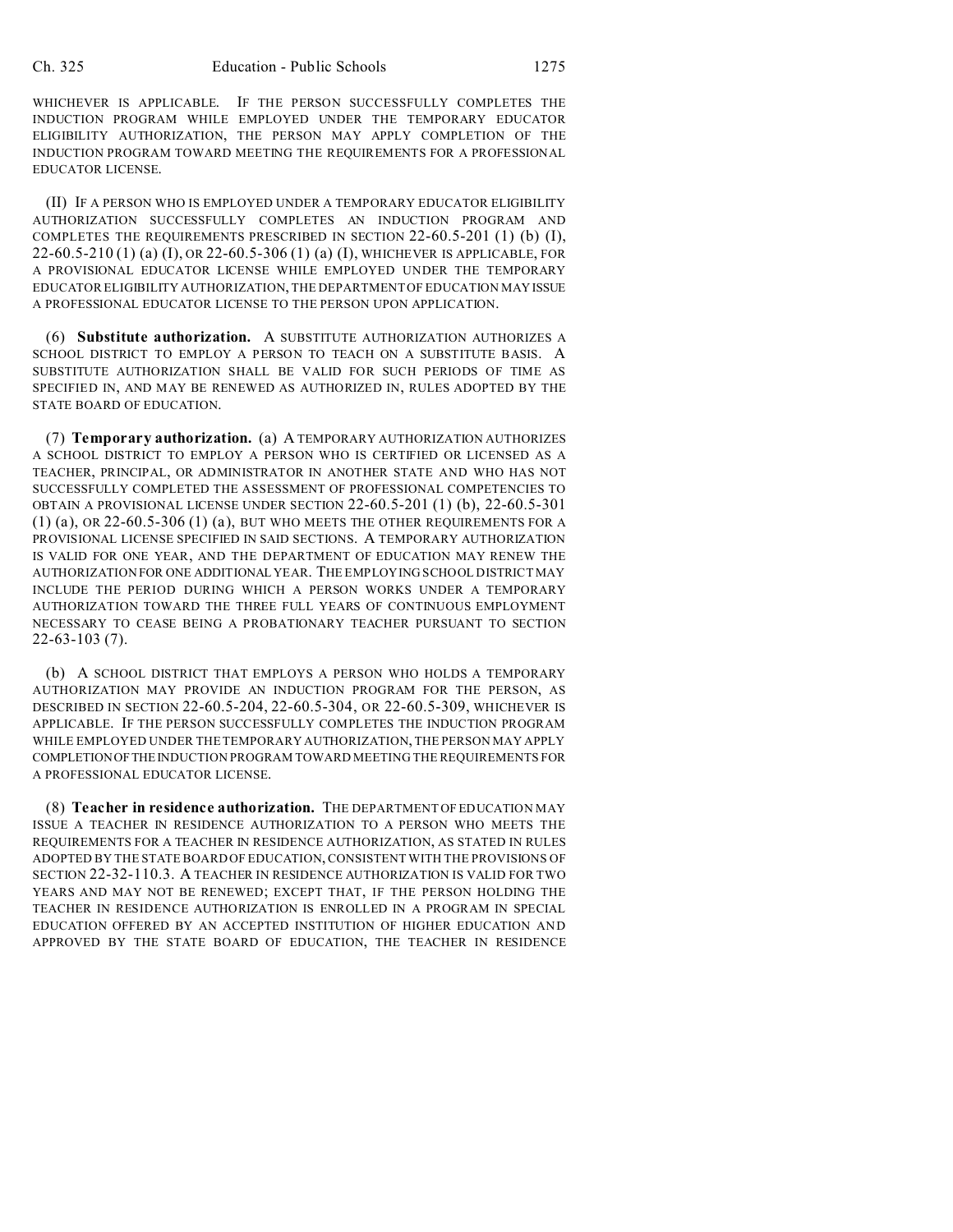AUTHORIZATION IS VALID FOR THREE YEARS. A SCHOOL DISTRICT MAY EMPLOY A PERSON WHO HOLDS A TEACHER IN RESIDENCE AUTHORIZATION ONLY IN AN APPROVED TEACHER IN RESIDENCE PROGRAM.

(9) **Career and technical education authorization.** (a) THE DEPARTMENT OF EDUCATION MAY ISSUE A PROVISIONAL CAREER AND TECHNICAL EDUCATION AUTHORIZATION TO A PERSON WHO HOLDS A PROVISIONAL CAREER AND TECHNICAL EDUCATION CREDENTIAL ISSUED BY AN INSTITUTION OF HIGHER EDUCATION WITH THE STATE SYSTEM OF COMMUNITY AND TECHNICAL COLLEGES ESTABLISHED PURSUANT TO SECTION 23-60-201,C.R.S. A PROVISIONAL CAREER AND TECHNICAL EDUCATION AUTHORIZATION IS VALID FOR THREE YEARS AND MAY NOT BE RENEWED.

(b) THE DEPARTMENT OF EDUCATION MAY ISSUE A PROFESSIONAL CAREER AND TECHNICAL EDUCATION AUTHORIZATION TO A PERSON WHO HOLDS A STANDARD CAREER AND TECHNICAL EDUCATION CREDENTIAL ISSUED BY AN INSTITUTION OF HIGHER EDUCATION WITHIN THE STATE SYSTEM OF COMMUNITY AND TECHNICAL COLLEGES. A PROFESSIONAL CAREER AND TECHNICAL EDUCATION AUTHORIZATION IS VALID FOR FIVE YEARS. THE DEPARTMENT OF EDUCATION MAY RENEW A PROFESSIONAL CAREER AND TECHNICALEDUCATIONAUTHORIZATIONFOR SUCCEEDING FIVE-YEAR PERIODS WHEN THE PERSON HOLDING THE AUTHORIZATION COMPLETES THE RENEWAL REQUIREMENTS OF THE STATE SYSTEM OF COMMUNITY AND TECHNICAL COLLEGES AND SUBMITS A COPY OF THE RENEWED PROFESSIONAL CREDENTIAL TO THE DEPARTMENT.

(10) **School speech-language pathology assistant authorization.** (a) THE DEPARTMENT OF EDUCATION MAY ISSUE A SCHOOL SPEECH-LANGUAGE PATHOLOGY ASSISTANT AUTHORIZATION TO A PERSON WHO MEETS THE CRITERIA SPECIFIED BY RULE OF THE STATE BOARD OF EDUCATION, WHICH AT A MINIMUM SHALL INCLUDE:

(I) COMPLETION OF AT LEAST A BACHELOR'S DEGREE IN SPEECH COMMUNICATION, SPEECH-LANGUAGE PATHOLOGY, OR COMMUNICATION DISORDERS-SPEECH SCIENCES, FROM AN ACCEPTED INSTITUTION OF HIGHER EDUCATION;

(II) SUCCESSFUL COMPLETION OF A SCHOOL SPEECH-LANGUAGE PATHOLOGY ASSISTANT PROGRAM WHICH MEETS OR EXCEEDS RECOMMENDED GUIDELINES ESTABLISHED BY A NATIONAL ASSOCIATION OF SPEECH-LANGUAGE-HEARING PROFESSIONALS;

(III) SUCCESSFUL COMPLETION OF AT LEAST ONE HUNDRED CLOCK HOURS OF A SCHOOL-BASED PRACTICUM UNDER THE SUPERVISION OF A NATIONALLY CERTIFIED SPEECH-LANGUAGE PATHOLOGIST; AND

(IV) DEMONSTRATED KNOWLEDGE AND SKILLS IN COMPETENCIES SPECIFIED BY RULE OF THE STATE BOARD OF EDUCATION.

(b) A SCHOOL SPEECH-LANGUAGE PATHOLOGY ASSISTANT AUTHORIZATION IS VALID FOR THREE YEARS. THE DEPARTMENT OF EDUCATION MAY RENEW THE AUTHORIZATION FOR SUCCEEDING THREE-YEAR PERIODS UPON PRESENTATION OF DOCUMENTED EVIDENCE OF COMPLETION OF CONTENT-RELATED RENEWAL REQUIREMENTS ESTABLISHED BY RULE OF THE STATE BOARD OF EDUCATION.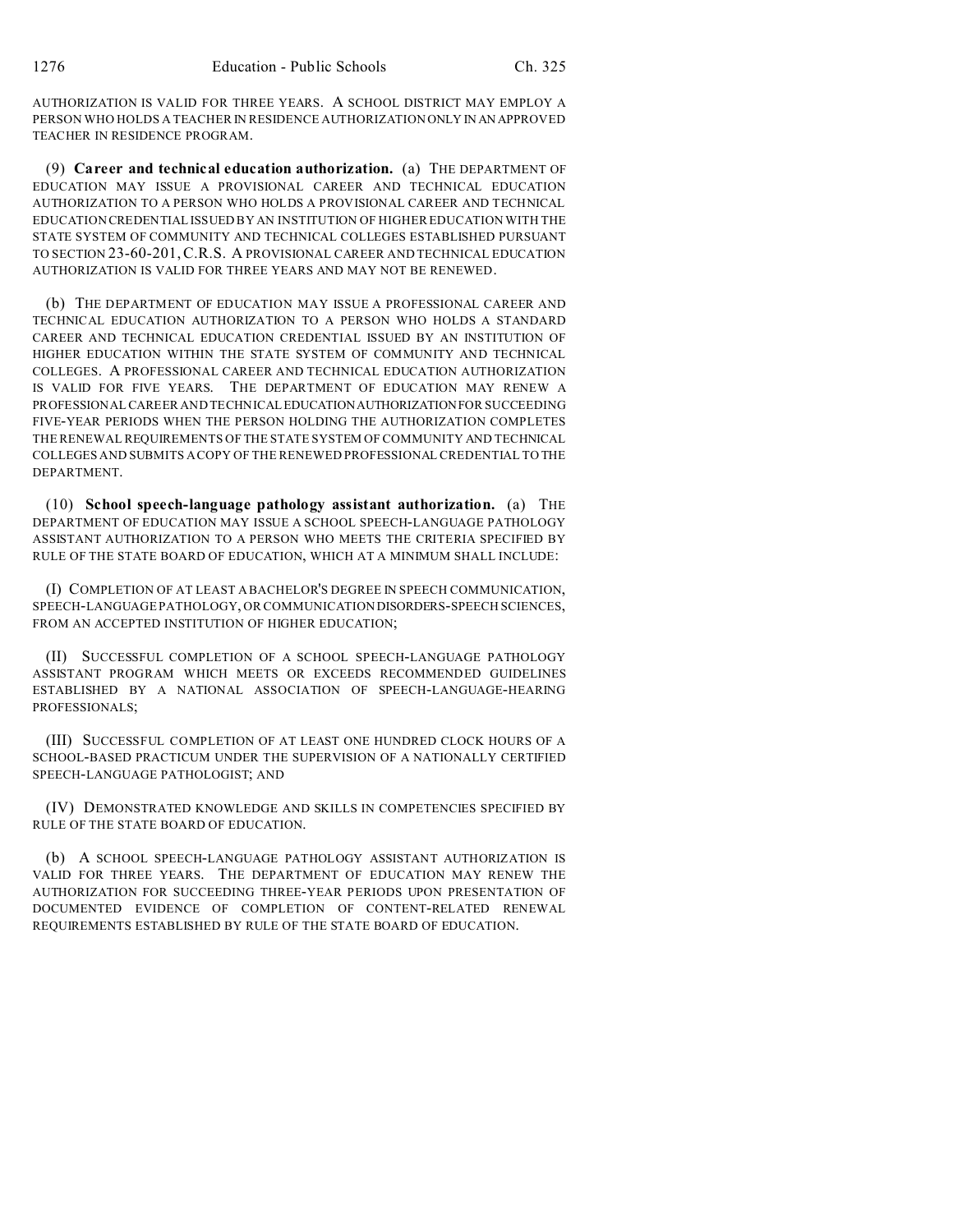(11) **Educational interpreter authorization.** THE DEPARTMENT OF EDUCATION MAY ISSUE AN EDUCATIONAL INTERPRETER AUTHORIZATION TO A PERSON TO ALLOW THE SCHOOL DISTRICT TO EMPLOY THE PERSON TO PROVIDE TEACHING AND INTERPRETING SERVICES FOR STUDENTS WHO ARE DEAF OR HARD OF HEARING. TO RECEIVE AN EDUCATIONAL INTERPRETER AUTHORIZATION, A PERSON SHALL COMPLY WITH THE CRITERIA ESTABLISHED BY RULE OF THE STATE BOARD OF EDUCATION. AN EDUCATIONAL INTERPRETER AUTHORIZATION IS VALID FOR FIVE YEARS. THE DEPARTMENT OF EDUCATION MAY RENEW THE AUTHORIZATION FOR SUCCEEDING FIVE-YEAR PERIODS UPON SUBMITTAL OF DOCUMENTED EVIDENCE OF COMPLETION OF CONTENT-RELATED RENEWAL REQUIREMENTS ESTABLISHED BY RULE OF THE STATE BOARD OF EDUCATION.

(12) **Junior reserve officer training corps instructor authorization.** THE DEPARTMENT OF EDUCATION MAY ISSUE A JUNIOR RESERVE OFFICER TRAINING CORPS INSTRUCTOR AUTHORIZATION, REFERRED TO IN THIS SUBSECTION (12) AS A "JROTC INSTRUCTOR AUTHORIZATION", TO A PERSON WHO PROVIDES DOCUMENTED EVIDENCE OF JUNIOR RESERVE OFFICER TRAINING CORPS CERTIFICATION BASED ON SUCCESSFUL ACQUISITION OF SERVICE-SPECIFIC JUNIOR RESERVE OFFICER TRAINING CORPS PROGRAM DIRECTOR CERTIFICATION OR COMPLETION OF SERVICE-SPECIFIC JUNIOR RESERVE OFFICER TRAINING CORPS PREPARATION PROGRAM REQUIREMENTS, INCLUDING BUT NOT LIMITED TO, COMPLETION OF A SERVICE-SPECIFIED JUNIOR RESERVE OFFICER TRAINING CORPS CERTIFICATION TRAINING PROGRAM. A JROTC INSTRUCTOR AUTHORIZATION IS VALID FOR FIVE YEARS. THE DEPARTMENT OF EDUCATION MAY RENEW A JROTC INSTRUCTOR AUTHORIZATION FOR SUCCEEDING FIVE-YEAR PERIODS WHEN THE AUTHORIZATION HOLDER SUBMITS DOCUMENTED EVIDENCE OF SERVICE-SPECIFIC JUNIOR RESERVE OFFICER TRAINING CORPS RECERTIFICATION FOLLOWING SUCCESSFUL COMPLETION OF A SERVICE-SPECIFIC JUNIOR RESERVE OFFICER TRAINING CORPS RECERTIFICATION COURSE OR SUCH OTHER REQUIREMENTS AS THE APPLICABLE BRANCH OF MILITARY SERVICE MAY STIPULATE.

(13) **Literacy instruction authorization.** THE DEPARTMENT OF EDUCATION MAY ISSUE A LITERACY INSTRUCTION AUTHORIZATION TO AN APPLICANT WHO PROVIDES DOCUMENTED EVIDENCE OF LITERACY TRAINING AND EXPERIENCE. A SCHOOL DISTRICT MAY EMPLOY A PERSON WHO HOLDS A LITERACY INSTRUCTION AUTHORIZATION TO WORK AS A LITERACY INSTRUCTOR IN A LITERACY PROGRAM OPERATED BY THE SCHOOL DISTRICT BEFORE, DURING, OR AFTER REGULAR SCHOOL HOURS. A LITERACY INSTRUCTION AUTHORIZATION IS VALID FOR FIVE YEARS FROM THE DATE OF ISSUANCE. THE DEPARTMENT OF EDUCATION MAY RENEW THE LITERACY INSTRUCTION AUTHORIZATION FOR SUCCESSIVE FIVE-YEAR PERIODS UPON RECEIPT OF DOCUMENTED EVIDENCE THAT THE PERSON HOLDING THE AUTHORIZATION HAS COMPLETED ADDITIONALLITERACYTRAINING OR PRACTICE AND ANY OTHER RENEWAL REQUIREMENTS SPECIFIED BY RULE OF THE STATE BOARD OF EDUCATION.

(14) **Principal authorization.** (a) THE DEPARTMENT OF EDUCATION MAY ISSUE A PRINCIPAL AUTHORIZATION TO A PERSON WHO DOES NOT HOLD A PRINCIPAL LICENSE, BUT WHO HOLDS AN EARNED BACCALAUREATE OR HIGHER DEGREE FROM AN ACCEPTED INSTITUTION OF HIGHER EDUCATION AND WHO WILL BE EMPLOYED PURSUANT TO THE PROVISIONS OF SECTION 22-32-110.4 BY A SCHOOLDISTRICT UNDER AN INDIVIDUALIZED ALTERNATIVE PRINCIPAL PROGRAM, IF THE PROGRAM IS APPROVED BY THE STATE BOARD AS PROVIDED IN THIS SUBSECTION (14). A SCHOOL DISTRICT MAY EMPLOY A PERSON WHO HOLDS A PRINCIPAL AUTHORIZATION TO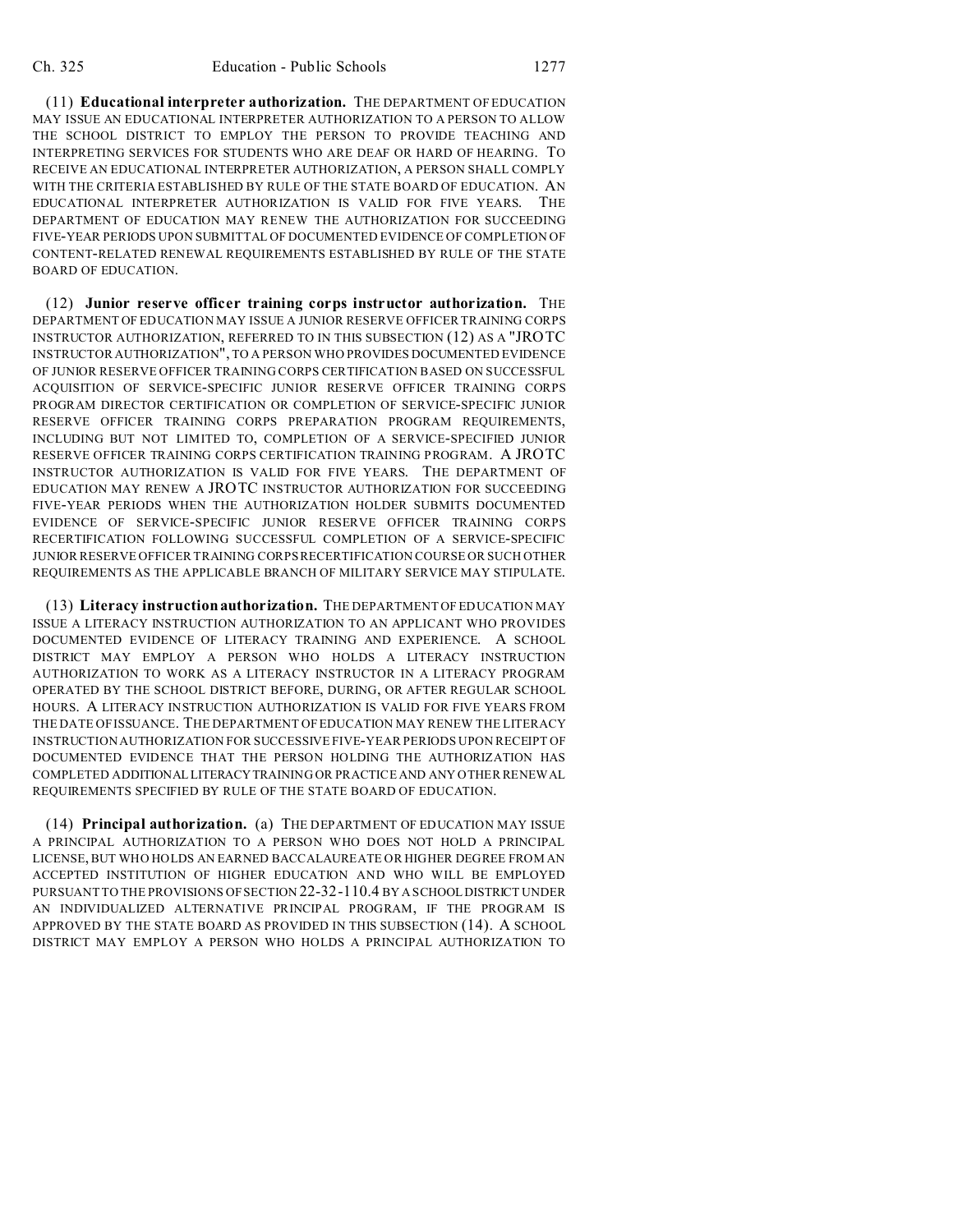PERFORM THE DUTIES OF A PRINCIPAL OR A VICE PRINCIPAL IN A SCHOOL, SO LONG AS THE PERSON WHO HOLDS THE AUTHORIZATION IS UNDER THE SUPERVISION OF A PROFESSIONAL PRINCIPAL LICENSEE.

(b) TO RECEIVE A PRINCIPAL AUTHORIZATION, A PERSON, IN COLLABORATION WITH A SCHOOL DISTRICT, SHALL SUBMIT TO THE DEPARTMENT OF EDUCATION DOCUMENTATION THAT INCLUDES:

(I) THE COURSE WORK, PRACTICUMS, AND OTHER EDUCATIONAL REQUIREMENTS, IDENTIFIED BY THE PERSON AND THE COLLABORATING SCHOOL DISTRICT THAT WILL COMPRISE THE PERSON'S INDIVIDUALIZED ALTERNATIVE PRINCIPAL PROGRAM AND WHICH THE PERSON WILL COMPLETE WHILE HE OR SHE IS EMPLOYED UNDER THE PRINCIPAL AUTHORIZATION; AND

(II) A LETTER FROM THE COLLABORATING SCHOOL DISTRICT STATING THE SCHOOL DISTRICT'S INTENTION TO EMPLOY THE APPLICANT AS A PRINCIPAL OR A VICE PRINCIPAL UPON ISSUANCE OF THE PRINCIPAL AUTHORIZATION; AND

(III) ANY ADDITIONAL DOCUMENTATION REQUIRED BY RULE OF THE STATE BOARD.

(c) AT A MINIMUM,APERSON'S INDIVIDUALIZED ALTERNATIVE PRINCIPAL PROGRAM SHALL ENSURE THAT:

(I) THE PERSON RECEIVES INFORMATION, EXPERIENCE, AND TRAINING AND DEVELOPS SKILLS COMPARABLE TO THE INFORMATION, EXPERIENCE, TRAINING, AND SKILLS, POSSESSED BY A PERSON WHO QUALIFIES FOR A PROVISIONAL PRINCIPAL LICENSE AS PROVIDED IN SECTION  $22-60.5-301(1)(a)$ ;

(II) THE PERSON RECEIVES COACHING AND MENTORING FROM ONE OR MORE LICENSED PRINCIPALS AND ADMINISTRATORS AND CONTINUINGPERFORMANCE-BASED ASSESSMENT OF THE PERSON'S SKILLS DEVELOPMENT; AND

(III) THE PERSON DEMONSTRATES PROFESSIONAL COMPETENCIES IN SUBJECT MATTER AREAS AS SPECIFIED BY RULE OF THE STATE BOARD PURSUANT TO SECTION 22-60.5-303.

(d) IF THE STATE BOARD DETERMINES THE INDIVIDUALIZED ALTERNATIVE PRINCIPAL PROGRAM MEETS THE REQUIREMENTS SPECIFIED IN PARAGRAPH (c) OF THIS SUBSECTION (14), THE STATE BOARD SHALL APPROVE THE INDIVIDUALIZED ALTERNATIVE PRINCIPAL PROGRAM, AND THE DEPARTMENT OF EDUCATION SHALL ISSUE THE PRINCIPAL AUTHORIZATION TO THE APPLICANT. A PRINCIPAL AUTHORIZATION SHALL BE VALID FOR THREE YEARS AND MAY NOT BE RENEWED.

(e) (I) A SCHOOL DISTRICT THAT EMPLOYS A PERSON WHO HOLDS A PRINCIPAL AUTHORIZATION MAY PROVIDE AN INDUCTION PROGRAM FOR THE PERSON, AS DESCRIBED IN SECTION 22-60.5-304. IF THE PERSON SUCCESSFULLY COMPLETES THE INDUCTION PROGRAM WHILE EMPLOYED UNDER THE PRINCIPAL AUTHORIZATION, THE PERSONMAY APPLY COMPLETION OF THE INDUCTION PROGRAM TOWARD MEETING THE REQUIREMENTS FOR A PROFESSIONAL PRINCIPAL LICENSE.

(II) IF A PERSON WHO IS EMPLOYED UNDER A PRINCIPAL AUTHORIZATION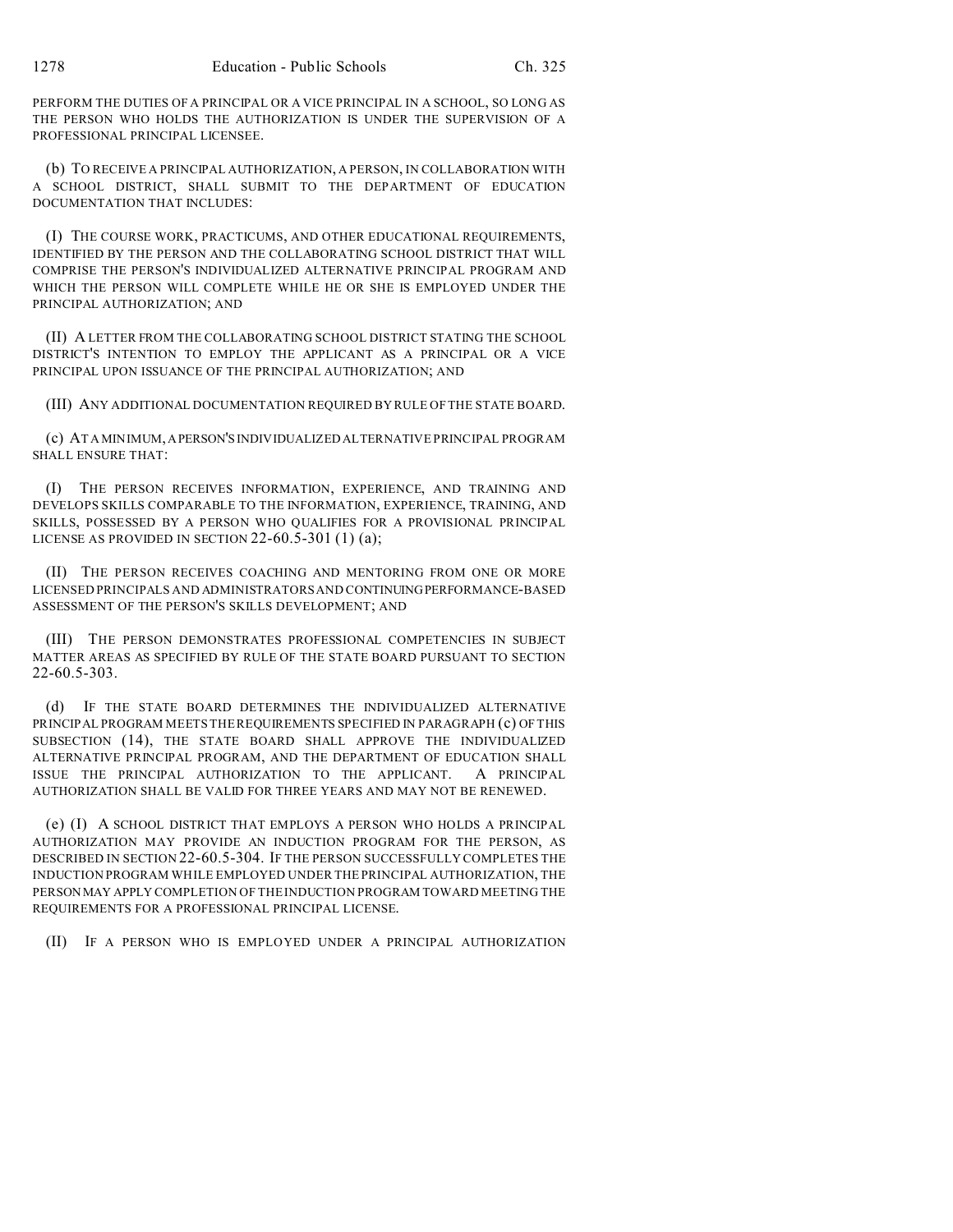SUCCESSFULLY COMPLETES AN INDUCTION PROGRAM AND COMPLETES THE INDIVIDUALIZED ALTERNATIVE PRINCIPAL PROGRAM WHILE EMPLOYED UNDER THE PRINCIPAL AUTHORIZATION, THE DEPARTMENT OF EDUCATION MAY ISSUE A PROFESSIONAL PRINCIPAL LICENSE TO THE PERSON UPON APPLICATION.

**SECTION 3.** 22-60.5-201 (1) (a) (I) (B), (1) (a) (I) (C), (1) (a) (II) (A), and (1) (b) (I) (A), the introductory portion to 22-60.5-201 (1) (c) (I), and 22-60.5-201 (1) (c) (I) (B), Colorado Revised Statutes, are amended, and the said  $22-60.5-201(1)(c)$ is further amended BY THE ADDITION OF A NEW SUBPARAGRAPH, to read:

**22-60.5-201. Types of teacher licenses issued - term.** (1) The department of education is designated as the sole agency authorized to issue the following teacher licenses to persons of good moral character:

(a) **Alternative teacher license.** (I) Except as otherwise provided in subparagraph (II) of this paragraph (a), the department of education may, at its discretion, issue an alternative teacher license to any applicant who:

(B) Has demonstrated basic competency in oral and written English and mathematics; and

(C) Has been recommended by an accepted institution of higher education as having met subject matter requirements has been confirmed by such accepted institution of higher education as having the subject matter knowledge necessary for teaching in the appropriate endorsement areas, or AND has otherwise demonstrated to the state board of education, IN A MANNER PRESCRIBED BY RULE OF THE BOARD, the subject matter knowledge necessary for teaching in the appropriate endorsement areas; and in a manner prescribed by the state board of education; and

(II) The department of education may, in its discretion, issue an alternative teacher license to any applicant who:

(A) Has satisfactorily completed five or more calendar years of work experience in the specific occupational area in which instruction is to be given HOLDS AN EARNED BACCALAUREATE DEGREE FROM AN ACCEPTED INSTITUTION OF HIGHER EDUCATION; and

(b) **Provisional teacher license.** (I) Except as otherwise provided in subparagraphs (II) and  $(II.5)$  of this paragraph  $(b)$ , the department of education, in its discretion, may issue a provisional teacher license to any applicant who:

(A) Holds an earned baccalaureate degree from an accepted institution of higher education; or has satisfactorily completed five or more calendar years of work experience in the specific occupational area in which instruction is to be given;

(c) **Professional teacher license.** (I) Except as otherwise provided in subparagraphs (II), and (II.5), AND (II.7) of this paragraph (c), the department of education may, in its discretion, issue a professional teacher license to any applicant who:

(B) Has completed an approved induction program and has been recommended for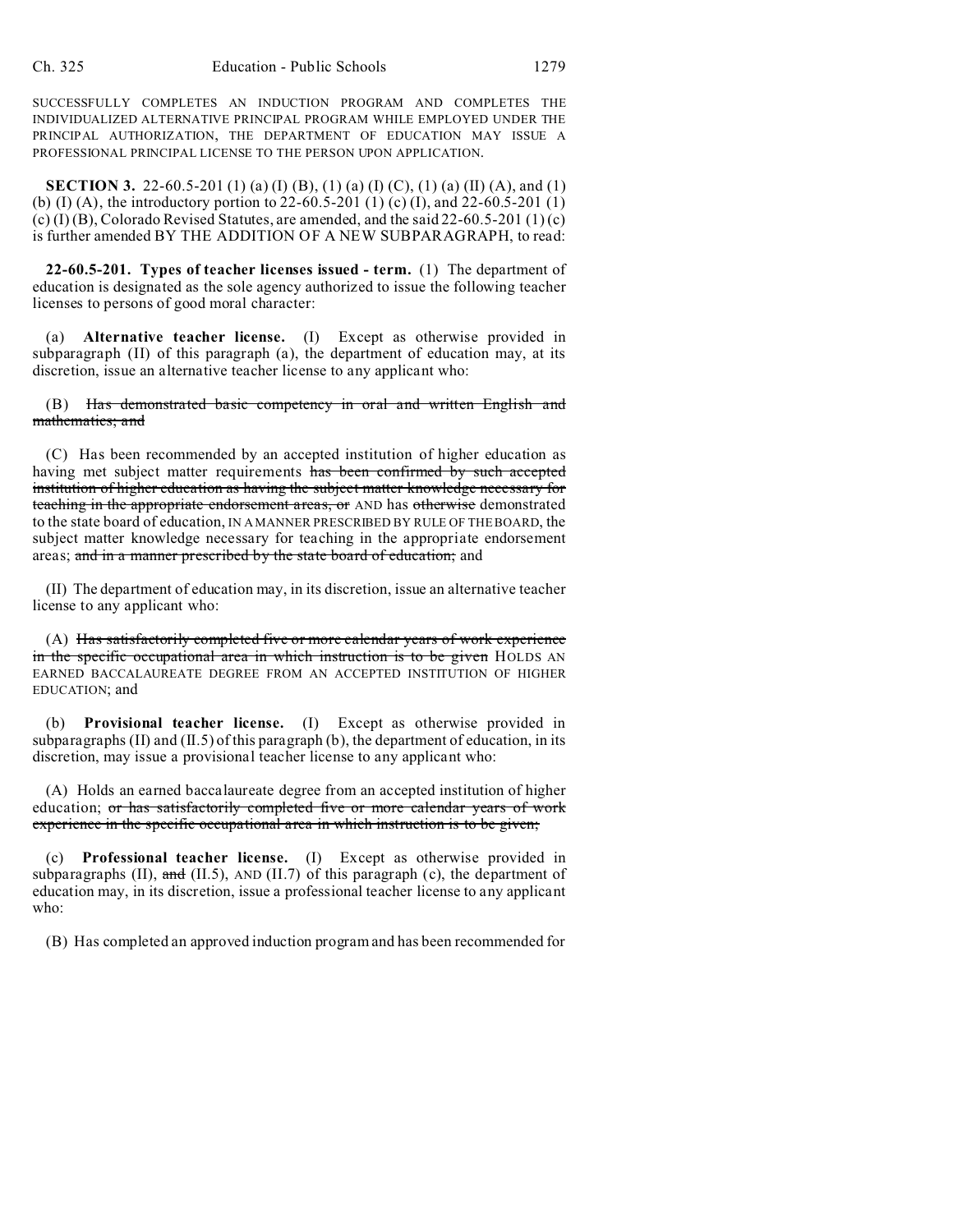licensure by the school districts that provided such induction program; except that the applicant need not complete an approved induction program as a provisional teacher licensee if the applicant previously completed an induction program while teaching under a type I authorization, adjunct teacher, type III authorization, emergency, or type VI authorization, temporary, AN ADJUNCT INSTRUCTOR AUTHORIZATION, AN EMERGENCY AUTHORIZATION, OR A TEMPORARY AUTHORIZATION or if the school district in which the applicant is employed has obtained a waiver of the induction program requirement pursuant to section 22-60.5-114 (2). If the applicant is employed by a school district that has obtained a waiver of the induction program requirement, the applicant shall demonstrate completion of any requirements specified in the school district's plan for support, assistance, and training of provisionally licensed educators; and

(II.7) THE DEPARTMENT OF EDUCATION MAY ISSUE A PROFESSIONAL TEACHER LICENSE TO AN APPLICANT WHO MEETS THE REQUIREMENTS SPECIFIED IN SECTION 22-60.5-111 (4) (c) (II) OR (5) (e) (II).

**SECTION 4.** 22-60.5-210 (1) (b) (I), Colorado Revised Statutes, is amended, and the said 22-60.5-210 (1) (b) is further amended BY THE ADDITION OF A NEW SUBPARAGRAPH, to read:

**22-60.5-210. Types of special services licenses issued - term.** (1) The department of education is designated as the sole agency authorized to issue the following types of special services licenses to persons of good moral character:

(b) **Professional special services license.** (I) EXCEPT AS OTHERWISE PROVIDED IN SUBPARAGRAPH (I.5) OF THIS PARAGRAPH (b), the department of education may, in its discretion, issue a professional special services license to any applicant who:

(A) Holds a valid provisional special services license; and

(B) Has completed an approved induction program for special services providers and has been recommended for licensure by the school districts that provided such induction program; except that the applicant need not complete an approved induction program as a provisional special services licensee if THE APPLICANT PREVIOUSLY COMPLETED AN INDUCTION PROGRAM WHILE EMPLOYED UNDER AN EMERGENCY AUTHORIZATION OR A TEMPORARY EDUCATOR ELIGIBILITY AUTHORIZATION OR IF the school district in which the applicant is employed has obtained a waiver of the induction program requirement pursuant to section 22-60.5-114 (2). If the applicant is employed by a school district that has obtained a waiver of the induction program requirement, the applicant shall demonstrate completion of any requirements specified in the school district's plan for support, assistance, and training of provisionally licensed educators.

(I.5) THE DEPARTMENT OF EDUCATION MAY ISSUE A PROFESSIONAL SPECIAL SERVICES LICENSE TO AN APPLICANT WHO MEETS THE REQUIREMENTS SPECIFIED IN SECTION 22-60.5-111 (4) (c) (II) OR (5) (e) (II).

**SECTION 5.** 22-60.5-301 (1)(b)(I), Colorado Revised Statutes, is amended, and the said 22-60.5-301 (1) (b) is further amended BY THE ADDITION OF A NEW SUBPARAGRAPH, to read: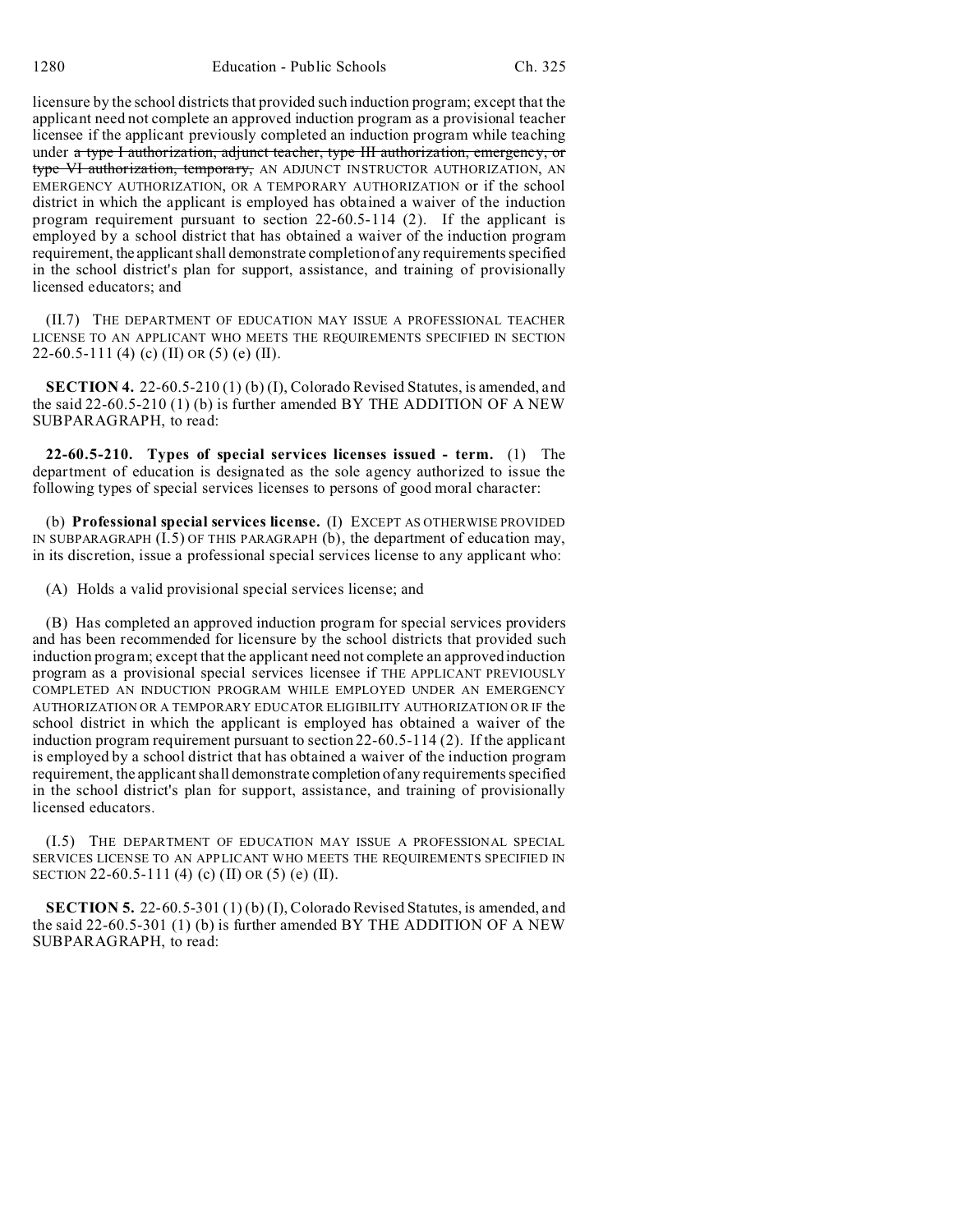**22-60.5-301. Types of principal licenses issued - term.** (1) The department of education is designated as the sole agency authorized to issue the following principal licenses to persons of good moral character:

(b) **Professional principal license.** (I) EXCEPT AS OTHERWISE PROVIDED IN SUBPARAGRAPH (I.5) OF THIS PARAGRAPH (b), the department of education may, in its discretion, issue a professional principal license to any applicant who:

(A) Holds an earned master's degree from an accepted institution of higher education;

(B) Holds a valid provisional principal license; and

(C) Has completed an approved induction program for principals and has been recommended for licensure by the school districts that provided such induction program; except that the applicant need not complete an approved induction program as a provisional principal licensee if THE APPLICANT PREVIOUSLY COMPLETED AN INDUCTION PROGRAM WHILE EMPLOYED UNDER AN EMERGENCY AUTHORIZATION OR A PRINCIPAL AUTHORIZATION OR IF the school district in which the applicant is employed has obtained a waiver of the induction program requirement pursuant to section 22-60.5-114 (2). If the applicant is employed by a school district that has obtained a waiver of the induction program requirement, the applicant shall demonstrate completion of any requirements specified in the school district's plan for support, assistance, and training of provisionally licensed educators.

(I.5) THE DEPARTMENT OF EDUCATION MAY ISSUE A PROFESSIONAL PRINCIPAL LICENSE TO AN APPLICANT WHO MEETS THE REQUIREMENTS SPECIFIED IN SECTION 22-60.5-111 (4) (c) (II) OR (14) (e) (II).

**SECTION 6.** 22-60.5-306 (1) (b) (I), Colorado Revised Statutes, is amended, and the said 22-60.5-306 (1) (b) is further amended BY THE ADDITION OF A NEW SUBPARAGRAPH, to read:

**22-60.5-306. Types of administrator licenses issued - term.** (1) The department of education is designated as the sole agency authorized to issue the following types of administrator licenses to persons of good moral character:

(b) **Professional administrator license.** (I) EXCEPT AS OTHERWISE PROVIDED IN SUBPARAGRAPH (I.5) OF THIS PARAGRAPH (b), the department of education may, in its discretion, issue a professional administrator license to any applicant who:

(A) Holds an earned master's degree from an institution of higher education;

(B) Holds a valid provisional administrator license; and

(C) Has completed an approved induction program for administrators and has been recommended for licensure by the school districts that provided such induction program; except that the applicant need not complete an approved induction program as a provisional administrator licensee if THE APPLICANTPREVIOUSLY COMPLETED AN INDUCTION PROGRAM WHILE EMPLOYED UNDER AN EMERGENCY AUTHORIZATION OR A TEMPORARY EDUCATOR ELIGIBILITY AUTHORIZATION OR IF the school district in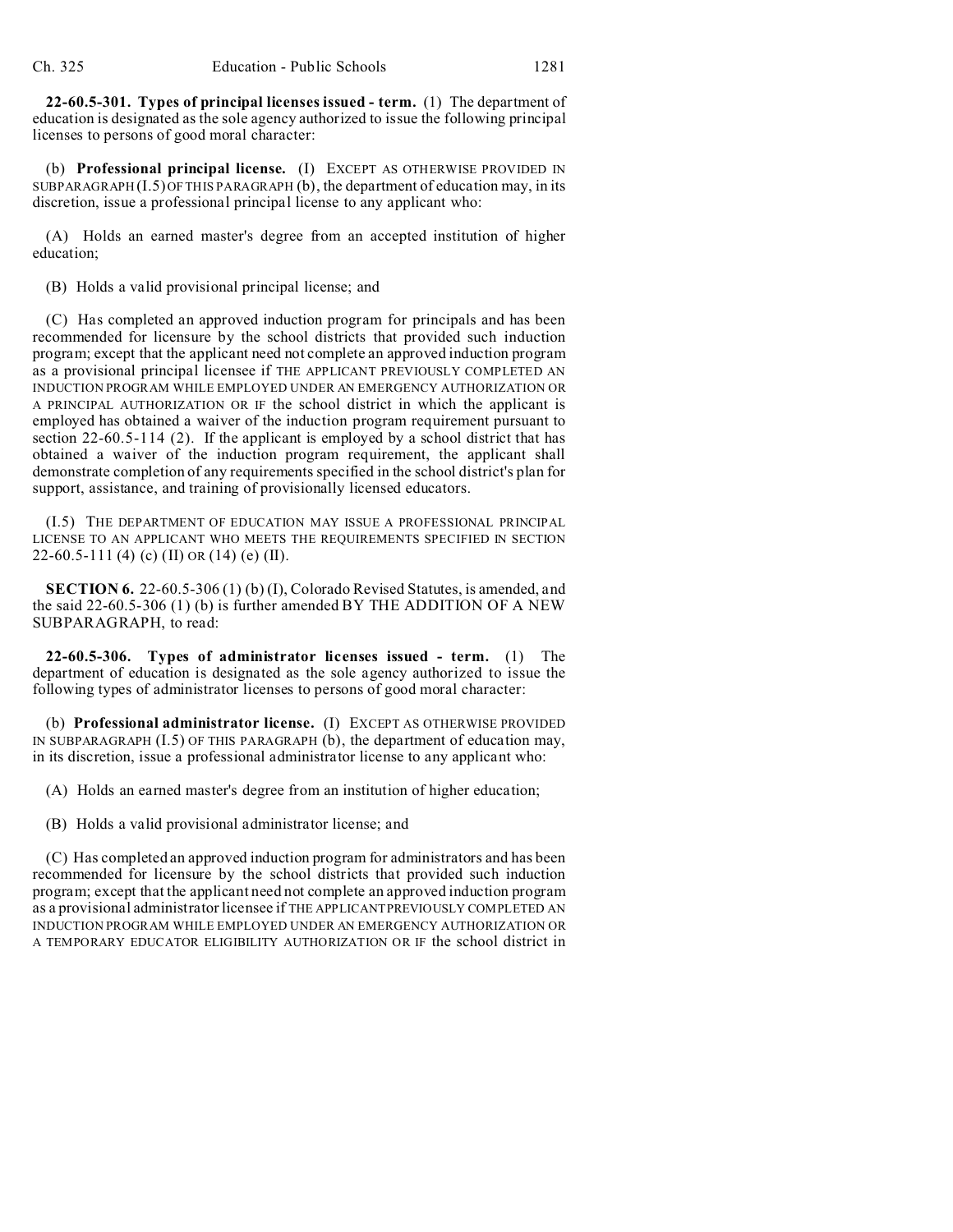which the applicant is employed has obtained a waiver of the induction program requirement pursuant to section 22-60.5-114 (2). If the applicant is employed by a school district that has obtained a waiver of the induction program requirement, the applicant shall demonstrate completion of any requirements specified in the school district's plan for support, assistance, and training of provisionally licensed educators.

(I.5) THE DEPARTMENT OF EDUCATION MAY ISSUE A PROFESSIONAL ADMINISTRATOR LICENSE TO AN APPLICANT WHO MEETS THE REQUIREMENTS SPECIFIED IN SECTION 22-60.5-111 (4) (c) (II) OR (5) (e) (II).

**SECTION 7. Repeal.** 22-60.5-401 and 22-60.5-402, Colorado Revised Statutes, are repealed.

**SECTION 8.** 22-32-110.3 (4) (a), (4) (b) (I), (4) (d), and (4) (f), Colorado Revised Statutes, are amended to read:

**22-32-110.3. Board of education - specific powers - teacher in residence program.** (4) (a) A school district may hire EMPLOY a person to teach as a resident teacher even though the person is not licensed pursuant to article 60.5 of this title if the person holds a type VH TEACHER IN RESIDENCE authorization pursuant to section  $22-60.5-111$  ISSUED PURSUANT TO SECTION 22-60.5-111 (8). The resident teacher may teach under the supervision of an administrator with an assigned, licensed teacher serving as a mentor and shall enroll in such teacher preparation courses as the school district deems necessary for the resident teacher and for which the school district has contracted with an institution of higher education. Supervision for a resident teacher shall include an annual minimum of one hundred hours of observation and supervision in the classroom.

(b) (I) Any person employed by a school district as a resident teacher shall hold at least a baccalaureate degree FROM AN ACCEPTED INSTITUTION OF HIGHER EDUCATION, AS DEFINED IN SECTION 22-60.5-102 (1). Except as otherwise provided in subparagraph (II) of this paragraph (b), a person may be employed as a resident teacher for a total of two years. A PERSON EMPLOYED BY A SCHOOL DISTRICT AS A RESIDENT TEACHER SHALL MEET THE CONTENT-AREA EDUCATION REQUIREMENTS SPECIFIED BY RULE OF THE STATE BOARD OF EDUCATION.

(d) Any person employed as a resident teacher, on or before April 15 of the first year of employment, SEEKING ENTRY INTO A TEACHER IN RESIDENCE PROGRAM shall, PRIOR TO ACCEPTANCE INTO A TEACHER IN RESIDENCE PROGRAM, pass an assessment of subject matter knowledge, appropriate to the person's teaching assignment, administered by the department of education. Any person who fails to pass the subject matter assessment by such date shall be terminated from the teacher in residence program at the conclusion of the year and shall not be eligible for enrollment in any other A residency program until he or she has passed the subject matter assessments ASSESSMENT.

(f) Beginning with the 2003-04 school year, any teacher holding  $\alpha$  type III authorization, emergency, AN EMERGENCY AUTHORIZATION and entering his or her second or subsequent year of employment as a teacher, regardless of whether the teacher is employed within the same school district or a different school district, may continue to teach only if employed as a resident teacher pursuant to this section. after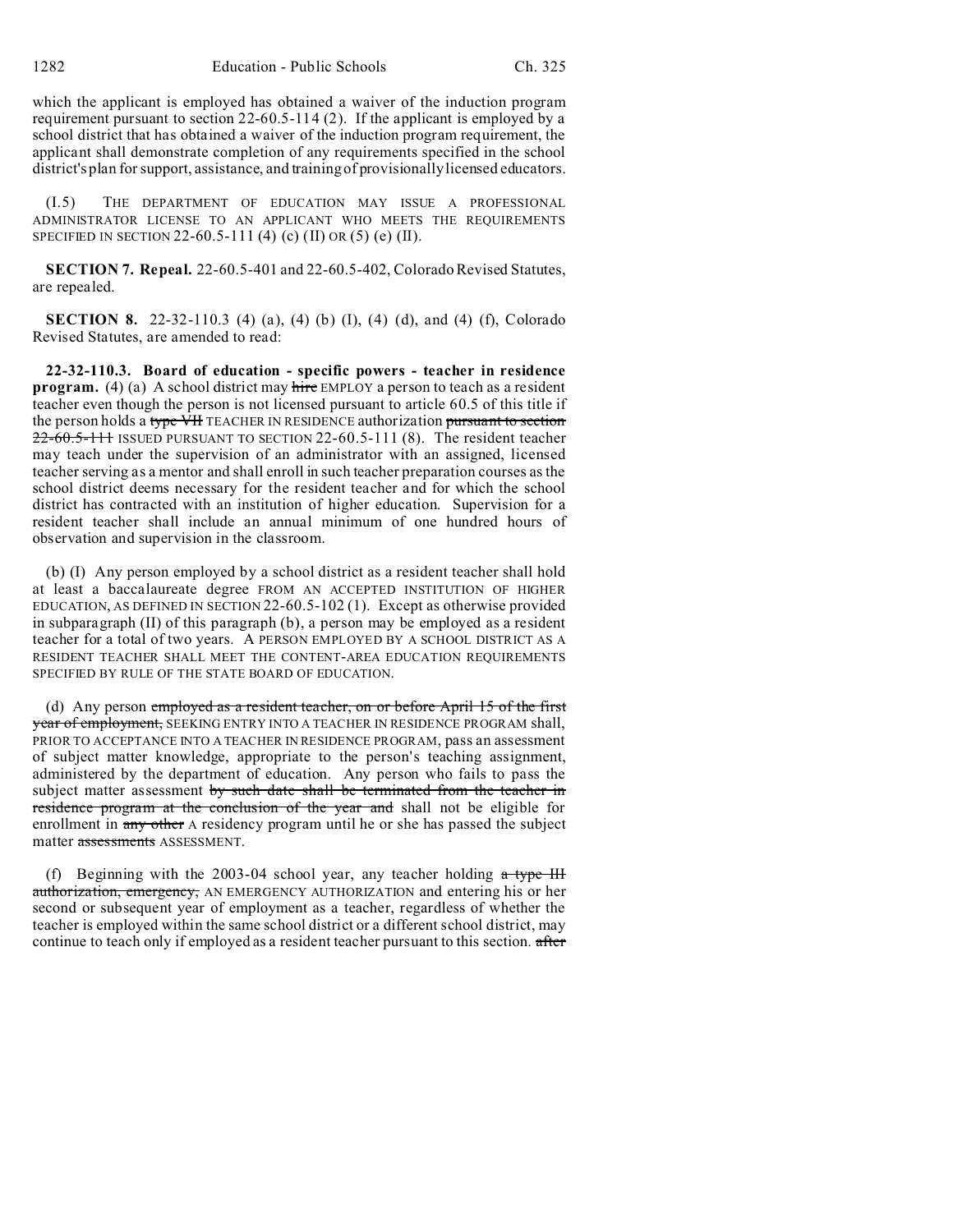obtaining a provisional teacher license pursuant to section 22-60.5-201 (1) (b), or after receiving a one-time renewal valid for a period of one year pursuant to section  $22-60.5-111(1)(c)$  (H) (B).

## **SECTION 9. Repeal.** 22-60.5-116, Colorado Revised Statutes, is repealed.

**SECTION 10.** 22-60.5-116.5, Colorado Revised Statutes, is amended to read:

**22-60.5-116.5. Education committees - evaluation of teacher preparation programs - biannual joint meeting.** (1) The committees on education of the house of representatives and the senate shall biannually hold a joint meeting to assess the reports received concerning the effectiveness of the approved teacher preparation programs offered by accepted institutions of higher education in the state. At the meeting, the committees shall consider the compiled results of the completed evaluation forms received pursuant to section  $22-60.5-116(2)$  and  $(4)$  and the reports on the review of approved teacher preparation programs received from the Colorado commission on higher education pursuant to section 23-1-121 (6), C.R.S. The committees shall take testimony from representatives of the institutions of higher education that provide the teacher preparation programs, the state board of education, the Colorado commission on higher education, and from any other interested persons. Based on the review of said results and reports and any testimony received, the committees shall assess whether the approved teacher preparation programs are adequately preparing teacher candidates to meet the performance-based teacher licensure standards adopted by rule of the state board of education pursuant to section 22-2-109 (3). In addition, the committees shall assess whether each approved teacher preparation program is being implemented in accordance with the requirements of the "Higher Education Quality Assurance Act", article 13 of title 23, C.R.S.

(2) If the committees, based on the reports received from the Colorado commission on higher education, and the department of education, determine that an approved teacher EDUCATOR preparation program is not adequately preparing teacher LICENSURE candidates or is not being implemented in accordance with the requirements of the "Higher Education Quality Assurance Act", article 13 of title 23, C.R.S., the committees shall instruct the Colorado commission on higher education to reduce the funding received by the institution of higher education that provides the approved teacher EDUCATOR preparation program during the next fiscal year. The commission shall notify the committees of the amount of said reduction prior to introduction of the annual general appropriation bill.

**SECTION 11.** 22-1-123 (12), Colorado Revised Statutes, is amended to read:

**22-1-123. Protection of student data - parental or legal guardian consent for surveys.** (12) If an individual licensed, certified, endorsed, or authorized by the state board is found by the state board to have knowingly and intentionally violated the provisions of this section, the department of education may suspend or revoke such individual's license, MASTER certificate, endorsement, or authorization for a period not less than ninety days.

**SECTION 12.** 22-2-107 (1) (n), Colorado Revised Statutes, is amended to read:

**22-2-107. State board - powers.** (1) The state board has the power: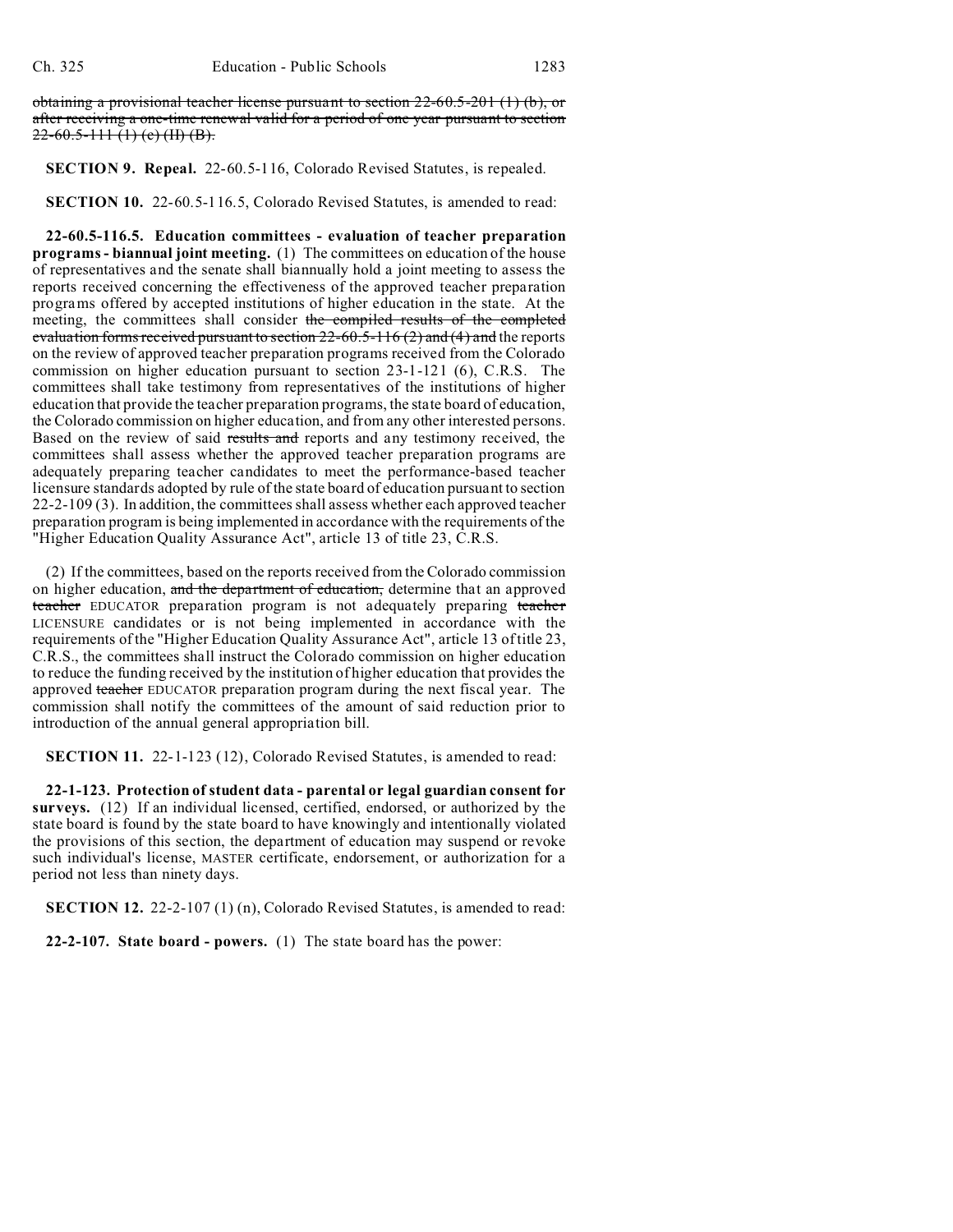(n) To enter into reciprocal agreements for the exchange of information relative to the issuance, denial, or revocation of teacher LICENSES OR certificates with the legally constituted LICENSING OR certificating agencies in other states;

**SECTION 13.** 22-2-109 (1) (g), (1) (i), and (1) (p), Colorado Revised Statutes, are amended to read:

**22-2-109. State board of education - additional duties - teacher standards principal standards.** (1) The state board of education shall:

(g) Adopt rules that prescribe performance-based standards of qualification, preparation, training, or experience that are required for the issuance of all licenses, MASTER CERTIFICATES, and authorizations, as provided for in article 60.5 of this title;

(i) Utilize representatives from all levels of education in the development of performance-based standards of qualification, preparation, and experience for all licenses, MASTER CERTIFICATES, authorizations, and endorsements;

(p) Adopt rules to ensure that administrator programs of preparation meet the requirements concerning instruction in evaluating certificated LICENSED personnel specified in section 22-9-108;

**SECTION 14.** 22-2-111 (3), Colorado Revised Statutes, is amended to read:

**22-2-111. Commissioner of education - office - records - confidential nature.** (3) (a) Except when requested by the governor or a committee of the general assembly, all papers filed in the department of education which contain personal information about applicants for employment, employees, or holders of teachers' certificates EDUCATOR LICENSES or letters of authorization AUTHORIZATIONS or about pupils' test scores are classified as confidential in nature; however, each teacher EDUCATOR has the right to inspect and to have copies made at his THE EDUCATOR'S expense of all information pertaining to himself THE EDUCATOR on file in the department of education. The teacher EDUCATOR may challenge any such record by formal letter or other evidence, which shall be added to the state records. The state board may authorize any material to be added to or removed from  $\alpha$  teacher's AN EDUCATOR'S official records in its custody. It is unlawful for any officer, employee, or other person to divulge, or to make known in any way, any such personal information without the written consent of said applicant, employee, teacher EDUCATOR, or pupil; but the information may be divulged or made known in the normal and proper course of administration of programs relating thereto without such written consent. Nothing in this subsection (3) shall be construed in a manner to prohibit the publication of statistics relative to the aforementioned information when so classified as to prevent the identification of teachers EDUCATORS or pupils involved in said statistics.

(b) NOTWITHSTANDING THE PROVISIONS OF PARAGRAPH (a) OF THIS SUBSECTION (3), ON OR BEFORE JULY 1, 2004, AND ON OR BEFORE JULY 1 EACH YEAR THEREAFTER, THE DEPARTMENT SHALL PROVIDE TO THE DEPARTMENT OF HIGHER EDUCATION A LIST OF THE PERSONS INITIALLY LICENSED AS EDUCATORS DURING THE PRECEDING TWELVE MONTHS AND, FOR EACH SUCH PERSON WHO COMPLETED AN APPROVED PROGRAM OF PREPARATION PROVIDED BY A COLORADO INSTITUTION OF HIGHER EDUCATION, THE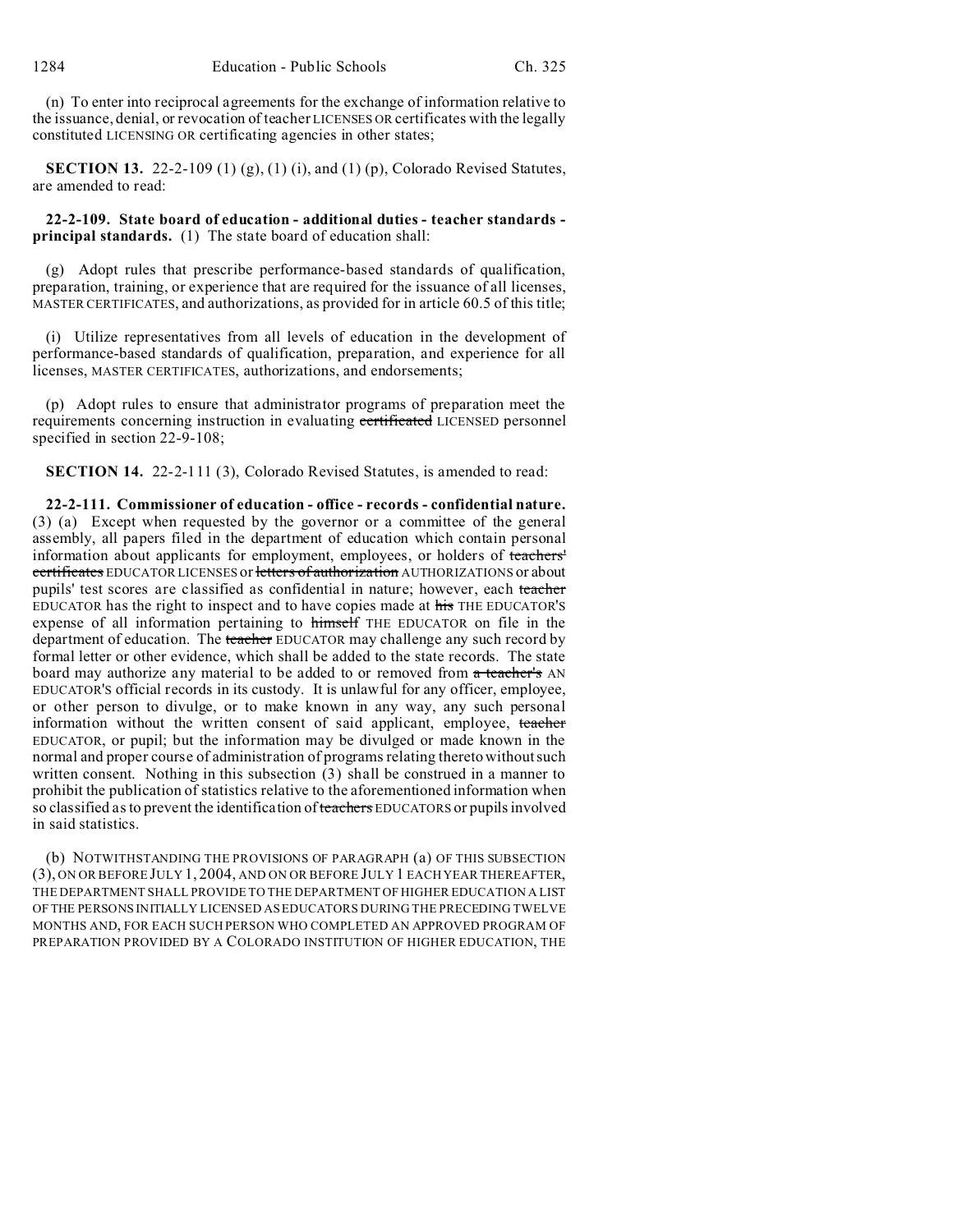NAME OF THE INSTITUTION THAT PROVIDED THE APPROVED PROGRAM OF PREPARATION, AND A LIST OF THE PERSONS WHO HAVE HELD AN EDUCATOR LICENSE FOR TWO YEARS AS OF THE REPORTING DATE.

**SECTION 15.** 22-9-104 (2) (d), Colorado Revised Statutes, is amended to read:

## **22-9-104. State board - powers and duties.** (2) The state board shall:

(d) Review school district and board of cooperative services processes and procedures for certificated LICENSED personnel performance evaluation systems to assure that such systems are professionally sound and will result in a fair, adequate, and credible evaluation; and

**SECTION 16.** 22-9-106 (6), Colorado Revised Statutes, is amended to read:

**22-9-106. Local boards of education - duties.** (6) The state board shall approve any school district's or board of cooperative services' existing certificated LICENSED personnel performance evaluation system and related processes and procedures if such system, processes, and procedures are consistent with this article.

**SECTION 17.** 22-27-102 (3), Colorado Revised Statutes, is amended to read:

**22-27-102. Definitions.** As used in this article, unless the context otherwise requires:

(3) "Class size" means the number of students assigned to a single certificated teacher LICENSED EDUCATOR during the period of time for which reimbursement from the department is requested, regardless of whether or not the students are working on similar courses, subjects, or activities.

**SECTION 18.** 22-32-109.1 (2) (b) (VII), Colorado Revised Statutes, is amended to read:

**22-32-109.1. Board of education - specific powers and duties - safe schools.** (2) **Safe school plan.** In order to provide a learning environment that is safe, conducive to the learning process, and free from unnecessary disruption, following consultation with the school district accountability committee and school advisory councils, parents,teachers, administrators, students, student councils where available, and, where appropriate, the community at large, each school district board of education shall adopt and implement a safe school plan, or review and revise, if necessary, any existing plans or policies already in effect, which shall include, but not be limited to, the following:

(b) **Safe school reporting requirements.** A policy whereby the principal of each public school in a school district shall submit annually, in a manner and by a date specified by rule of the state board, a written report to the board of education of such school district concerning the learning environment in the school during that school year. The board of education of the school district annually shall compile the reports from every school in the district and shall submit the compiled report to the department of education in a format specified by rule of the state board. The compiled report shall be made available to the general public. Such report shall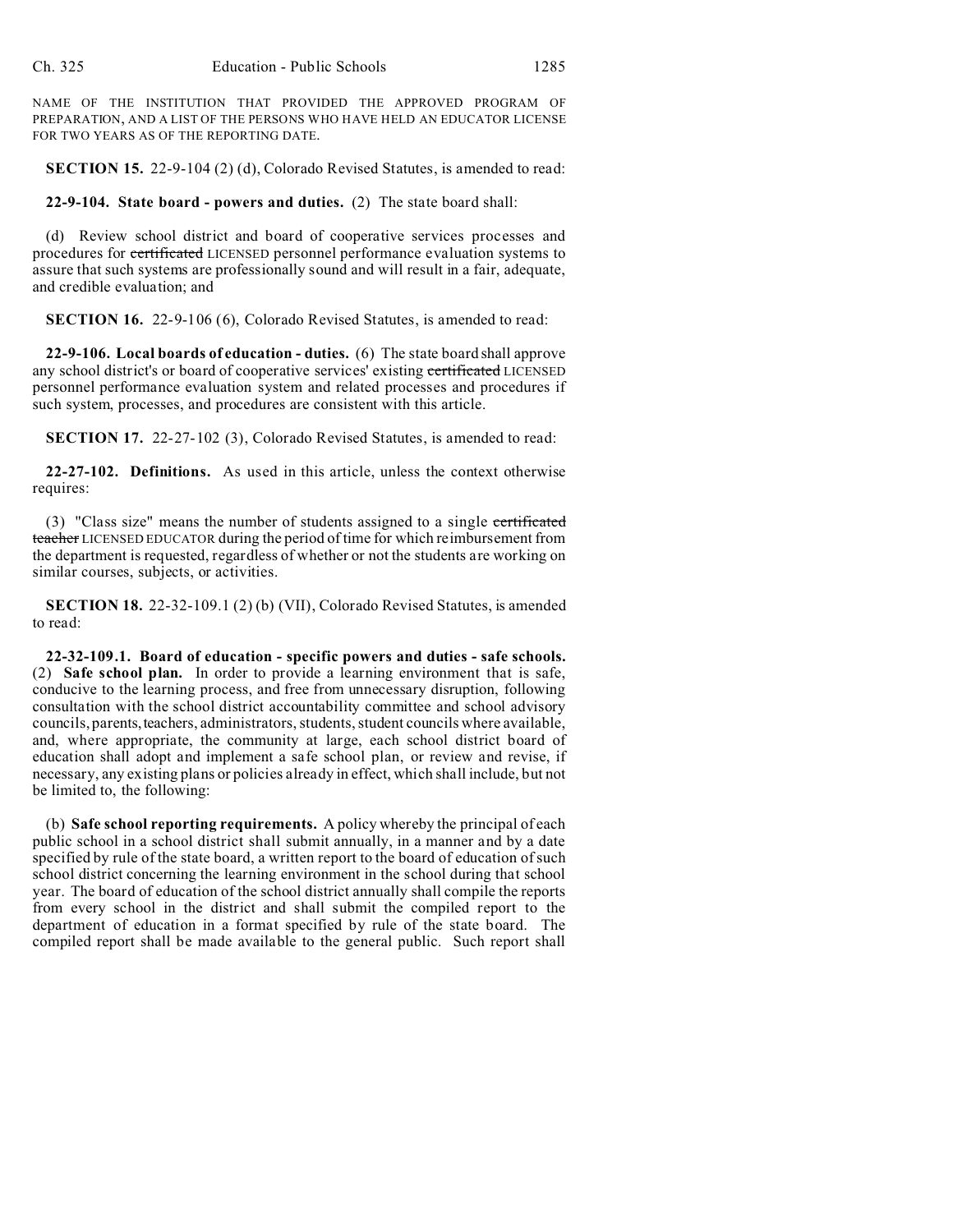include, but need not be limited to, the following specific information for the preceding school year:

(VII) The average class size for each public elementary school, middle school or junior high school, and senior high school in the state calculated as the total number of students enrolled in the school divided by the number of full-time teachers in the school. For purposes of this subparagraph (VII), "full-time teacher" means a person who is licensed pursuant to article  $60.5$  of this title or IS authorized by a letter of authorization issued pursuant to section 22-60.5-111 to teach, and is primarily engaged in teaching during a substantial majority of the instructional minutes per school day.

**SECTION 19.** 22-32-109.6 (2) (f), Colorado Revised Statutes, is amended to read:

**22-32-109.6. Board of education - specific duties - class size reduction plans - alternative student achievement plans.** (2) As used in this section, unless the context otherwise requires:

(f) "Teacher" means a person who is licensed pursuant to article 60.5 of this title, or IS authorized by a letter of authorization issued pursuant to section  $22-60.5-111$ , to teach and is primarily engaged in teaching kindergarten or the first, second, or third grade.

**SECTION 20.** 22-32-126 (1), Colorado Revised Statutes, is amended to read:

**22-32-126. Principals - employment and authority.** (1) The board of education may employ through written contract public school principals who shall hold valid supervisory or administrative certificates PRINCIPAL LICENSES OR AUTHORIZATIONS and who shall supervise the operation and management of the school and such property as the board shall determine necessary.

**SECTION 21.** 22-60.5-110 (5), Colorado Revised Statutes, is amended to read:

**22-60.5-110. Renewal of licenses.** (5) Any person whose professional license or MASTER certificate is not renewed may reinstate

his or her professional license or MASTER certificate by submitting to the department of education such information or other evidence as may be necessary to cure the defect that resulted in nonrenewal of the professional license or MASTER certificate and by paying the reinstatement fee set by the state board of education pursuant to section 22-60.5-112. Such curative information or evidence includes but is not limited to evidence of completion of professional development requirements, as specified in subsection (3) of this section, where the license or MASTER certificate is not renewed because of failure to complete such requirements. Prior to reinstatement, any licensee whose professional license or MASTER certificate is not renewed shall be deemed to not hold a professional license or MASTER certificate. No person shall be required to demonstrate professional competencies in order to reinstate a professional license or MASTER certificate.

**SECTION 22.** 22-61-103 (1), Colorado Revised Statutes, is amended to read: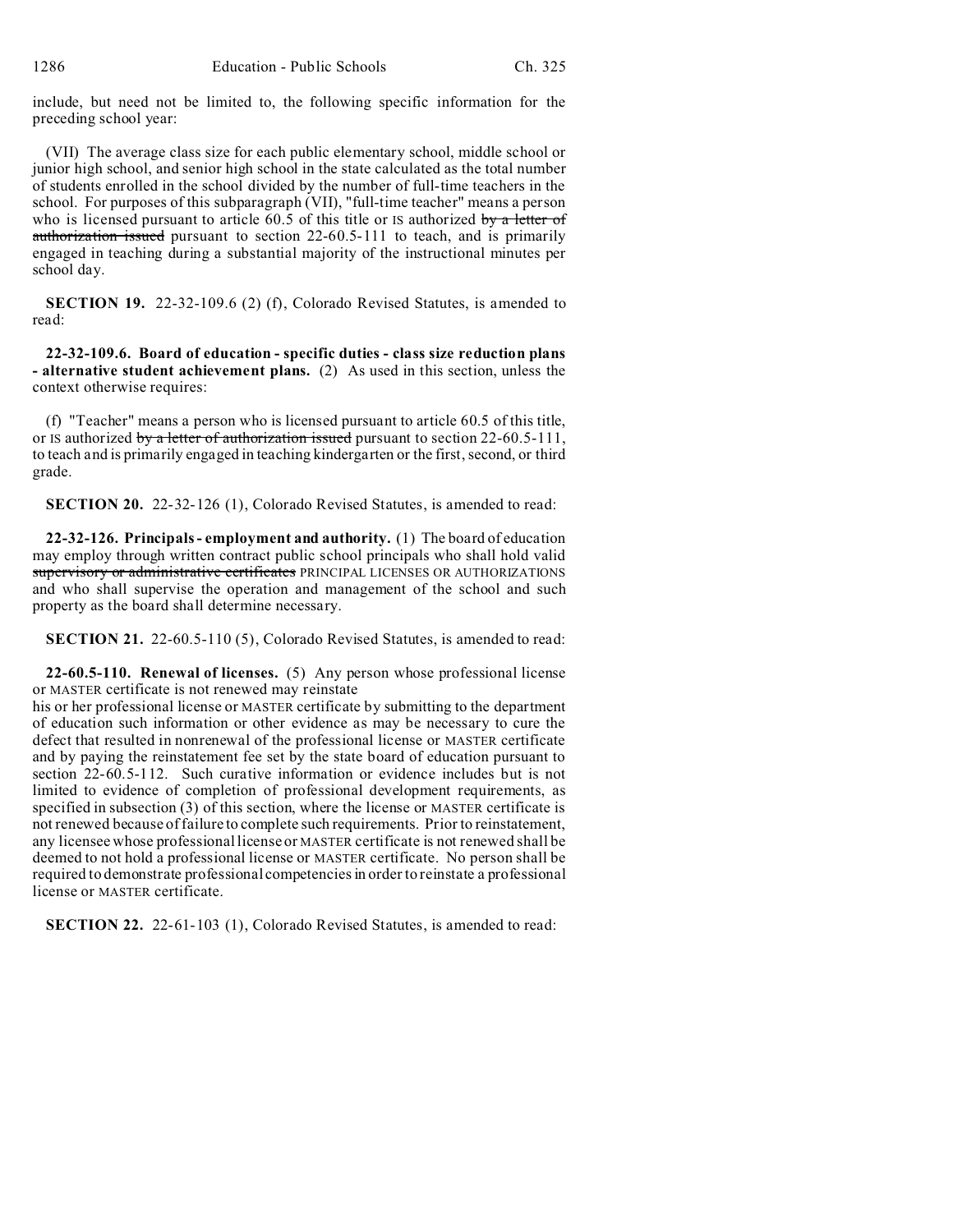**22-61-103. Teacher's oath or affirmation.** (1) Any person now holding a certificate LICENSE to teach in the public schools in the state of Colorado or who shall hereafter be issued a **certificate** LICENSE to teach in such public schools within the state of Colorado, except any person employed to teach in a temporary capacity who is a citizen of a nation other than the United States, shall take the following oath or affirmation:

"I solemnly (swear) (affirm) that I will uphold the constitution of the United States and the constitution of the state of Colorado, and I will faithfully perform the duties of the position upon which I am about to enter."

**SECTION 23.** Article 32 of title 22, Colorado Revised Statutes, is amended BY THE ADDITION OF A NEW SECTION to read:

**22-32-110.4. Board of education - specific powers - alternative principal preparation program.** (1) THE GENERAL ASSEMBLY FINDS THAT THERE IS A SHORTAGE OF PERSONS IN THE STATE WHO ARE LICENSED AS PRINCIPALS AND ARE AVAILABLE FOR EMPLOYMENT BY SCHOOL DISTRICTS. THE GENERAL ASSEMBLY FURTHER FINDS THAT PERSONS WHO HAVE ACHIEVED SUCCESS IN CAREERS OUTSIDE OF EDUCATION AND WHO ARE INTERESTED IN EMPLOYMENT AS SCHOOL PRINCIPALS MAY PROVIDE A NEW SOURCE OF LEADERSHIP TALENT FOR SCHOOL DISTRICTS AS THEY SEEK TO HIRE SCHOOL PRINCIPALS. THEREFORE, THE GENERAL ASSEMBLY CONCLUDES THAT IT IS IN THE INTEREST OF THE STATE TO AUTHORIZE SCHOOL DISTRICTS TO DESIGN AND IMPLEMENT INDIVIDUALIZED ALTERNATIVE PRINCIPAL PROGRAMS TO ENABLE PERSONS FROM OUTSIDE THE EDUCATION COMMUNITY TO DEVELOP THE SKILLS AND EXPERIENCES NECESSARY TO SUCCESSFULLY LEAD A PUBLIC SCHOOL AND TO ULTIMATELY QUALIFY FOR LICENSURE AS PRINCIPALS.

(2) A SCHOOL DISTRICT MAY EMPLOY AS A PRINCIPAL OR A VICE PRINCIPAL A PERSON WHO HOLDS A PRINCIPAL AUTHORIZATION ISSUED PURSUANT TO SECTION 22-60.5-111 (14). A PERSON WHO IS EMPLOYED UNDER A PRINCIPAL AUTHORIZATION MAY PERFORM THE DUTIES OF A PRINCIPAL OR A VICE PRINCIPAL IN A SCHOOL SO LONG AS THE PERSON IS UNDER THE SUPERVISION OF A PROFESSIONAL PRINCIPAL LICENSEE. THE SCHOOL DISTRICT SHALL WORK COLLABORATIVELY WITH THE PERSON IN DESIGNING AN INDIVIDUALIZED ALTERNATIVE PRINCIPAL PROGRAM, WHICH THE PERSON SHALL COMPLETE WHILE EMPLOYED UNDER THE AUTHORIZATION. THE SCHOOL DISTRICT MAY WORK WITH A GOVERNMENTAL, NONPROFIT, OR FOR-PROFIT ENTITY IN DESIGNING AND IMPLEMENTING THE INDIVIDUALIZED ALTERNATIVE PRINCIPAL PROGRAM. THEINDIVIDUALIZED ALTERNATIVE PRINCIPAL PROGRAM SHALL BE SUBJECT TO APPROVAL BY THE STATE BOARD OF EDUCATION AS PROVIDED IN SECTION 22-60.5-111 (14) AND IN ACCORDANCE WITH RULES ADOPTED BY THE STATE BOARD OF EDUCATION.

(3) IN DESIGNING AN INDIVIDUALIZED ALTERNATIVE PRINCIPAL PROGRAM, THE SCHOOL DISTRICT, AT A MINIMUM, SHALL ENSURE THAT:

(a) THE PROGRAM WILL PROVIDE THE INFORMATION, EXPERIENCE, AND TRAINING TO ENABLE THE PERSON WHO IS EMPLOYED UNDER THE PRINCIPAL AUTHORIZATION TO DEVELOP THE SKILLS AND OBTAIN THE EXPERIENCE AND TRAINING THAT IS COMPARABLE TO THOSE POSSESSED BY A PERSON WHO QUALIFIES FOR A PROVISIONAL PRINCIPAL LICENSE, AS PROVIDED IN SECTION 22-60.5-301 (1) (a);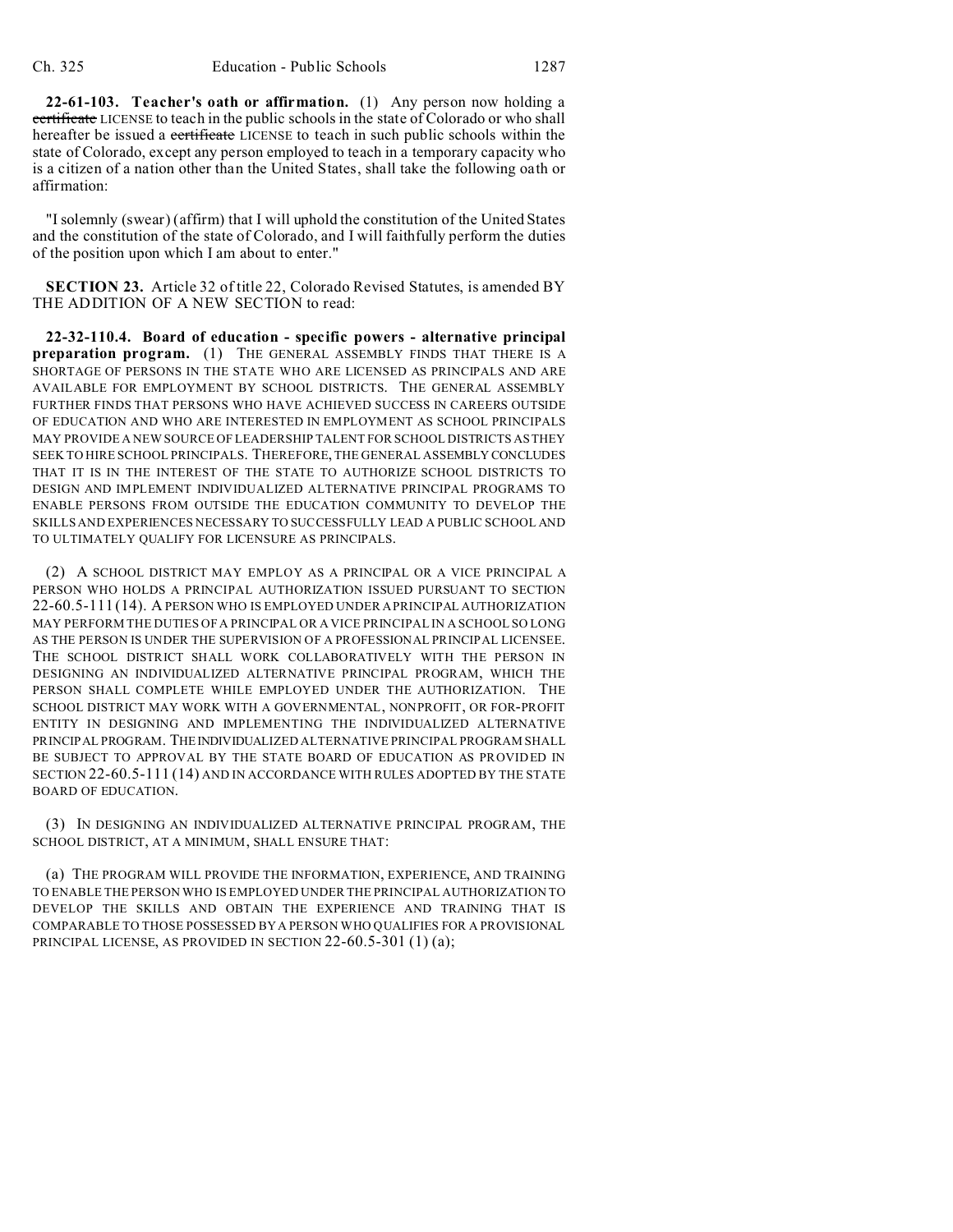(b) THE PERSON WHO IS EMPLOYED UNDER THE PRINCIPAL AUTHORIZATION IS REQUIRED TO SUCCESSFULLY DEMONSTRATE PROFESSIONAL COMPETENCIES IN SUBJECT MATTER AREAS, AS SPECIFIED BY RULE OF THE STATE BOARD PURSUANT TO SECTION 22-60.5-303;

(c) THE PERSON WHO IS EMPLOYED UNDER THE PRINCIPAL AUTHORIZATION RECEIVES CONTINUOUS COACHING AND MENTORING BY ONE OR MORE LICENSED PRINCIPALS AND ADMINISTRATORS;

(d) THE PERSON WHO IS EMPLOYED UNDER THE PRINCIPAL AUTHORIZATION IS ASSESSED AT THE BEGINNING OF THE INDIVIDUALIZED ALTERNATIVE PRINCIPAL PROGRAM TO DETERMINE HIS OR HER STRENGTHS AND WEAKNESSES AND THAT THE PROGRAM IS DESIGNED TO FIT THE PERSON'S INDIVIDUAL EDUCATION AND TRAINING NEEDS; AND

(e) THE INDIVIDUALIZED ALTERNATIVE PRINCIPAL PROGRAM COMPLEMENTS THE SCHOOL IMPROVEMENT PLAN, IF ONE EXISTS, OF THE SCHOOL IN WHICH THE PERSON WHO HOLDS A PRINCIPAL AUTHORIZATION WOULD BE EMPLOYED.

(4) IN DESIGNING AN INDIVIDUALIZED ALTERNATIVE PRINCIPAL PROGRAM, THE SCHOOL DISTRICT SHALL ASSESS THE NEEDS OF THE SCHOOL TO WHICH THE PERSON EMPLOYED UNDER THE PRINCIPAL AUTHORIZATION WOULD BE ASSIGNED AND ENSURE THAT THE PERSON RECEIVES TRAINING THAT WILL EQUIP THE PERSON TO MEET THE SPECIFIC NEEDS OF THE SCHOOL AND THE COMMUNITY IN WHICH IT IS LOCATED.

(5) A SCHOOL DISTRICT MAY EMPLOY A PERSON WHO HOLDS A PRINCIPAL AUTHORIZATION FOR THREE YEARS. AFTER SUCH PERIOD, THE SCHOOL DISTRICT MAY EMPLOY THE PERSON AS A PRINCIPAL ONLY IF THE PERSON RECEIVES A PROVISIONAL OR PROFESSIONAL PRINCIPAL LICENSE PURSUANT TO SECTION 22-60.5-301. THE SCHOOL DISTRICT MAY CHOOSE TO PROVIDE AN INDUCTION PROGRAM, AS DESCRIBED IN SECTION 22-60.5-304, FOR THE PERSON WHILE HE OR SHE IS EMPLOYED UNDER A PRINCIPAL AUTHORIZATION. THE INDUCTION PROGRAM, IF PROVIDED, SHALL BE IN ADDITION TO THE INDIVIDUALIZED ALTERNATIVE PRINCIPAL PROGRAM TO BE COMPLETED BY THE PERSON WHILE HE OR SHE IS EMPLOYED UNDER A PRINCIPAL AUTHORIZATION.

**SECTION 24.** Section 1 (1) (c) of Senate Bill 04-195, enacted at the Second Regular Session of the Sixty-fourth General Assembly, is amended to read:

Section 1. **Rules and regulations scheduled for expiration May 15, 2004 extension - exceptions.** (1) Except as indicated, the expiration of all rules and regulations of agencies in the following principal departments, which rules and regulations were adopted or amended on or after November 1, 2002, and before November 1, 2003, and that are therefore scheduled for expiration May 15, 2004, is postponed, and the provisions of section 24-4-108 or 24-34-104, Colorado Revised Statutes, shall apply:

(c) Department of education; except that the following rules of the state board of education concerning the administration of the Colorado Educator Licensing Act of 1991 (1 CCR 301-37) are not extended: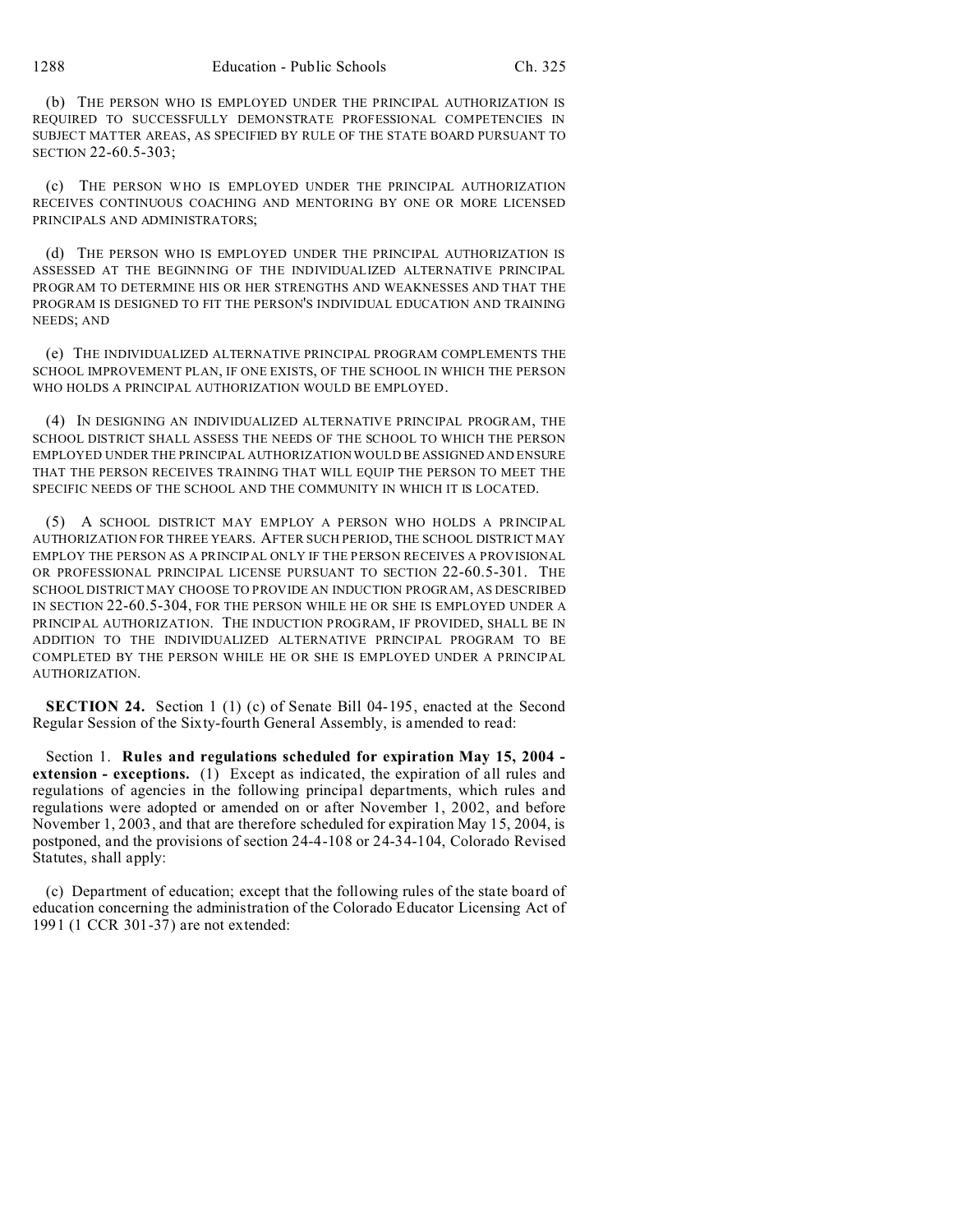(I) The introductory portion to Rule  $2260.5 - R-2.03$  (1), concerning a degree for a Colorado license;

(II) Rule 2260.5-R-3.05, concerning Professional Teacher or Special Service License;

(III) Rule  $2260.5-R-3.12(2)$ , concerning the applicant having passed a Colorado State Board of Education-approved assessment of content area knowledge relevant to the person's teaching assignment;

 $(IV)$  Rule 2260.5-R-3.12 (4), concerning the applicant having met the content area requirements;

(V) Rule 2260.5-R-4.01, concerning AUTHORIZATION: ADJUNCT INSTRUCTOR;

(VI) Rule 2260.5-R-4.02, concerning AUTHORIZATION: INTERN;

(VII) Rule 2260.5-R-4.03, concerning AUTHORIZATION: EMERGENCY;

(VIII) Rule 2260.5-R-4.04, concerning AUTHORIZATION: CAREER AND TECHNICAL EDUCATION;

(IX) Rule 2260.5-R-4.10, concerning AUTHORIZATION: TEMPORARY;

 $(X)$  Rule  $2260.5-R-4.11$ , concerning AUTHORIZATION: SCHOOL SPEECH-LANGUAGE PATHOLOGY ASSISTANT, FOR AGES BIRTH - 21;

(XI) Rule 2260.5-R-4.12, concerning AUTHORIZATION: TEACHER IN RESIDENCE (TIR);

(XII) Rule 2260.5-R-4.13, concerning AUTHORIZATION: TEMPORARY TEACHER ELIGIBILITY (TTE);

(XIII) Rule 2260.5-R-4.14, concerning ADJUNCT AUTHORIZATION: EDUCATIONAL INTERPRETER;

(XIV) Rule 2260.5-R-4.15, concerning AUTHORIZATION: JUNIOR RESERVE OFFICER TRAINING CORPS (JROTC);

(XV) Rule 2260.5-R-18.00 (1) (c) (ii), concerning training of alternatively-licensed teachers, including 225-clock hours of planned instruction and activities;

**SECTION 25. Appropriation.** (1) In addition to any other appropriation, there is hereby appropriated, out of any moneys in the educator licensure cash fund created in section 22-60.5-112, Colorado Revised Statutes, not otherwise appropriated, to the department of education, for allocation to the office of professional services, for the fiscal year beginning July 1, 2004, the sum of sixteen thousand two hundred eighty-three dollars (\$16,283), or so much thereof as may be necessary, for the implementation of this act.